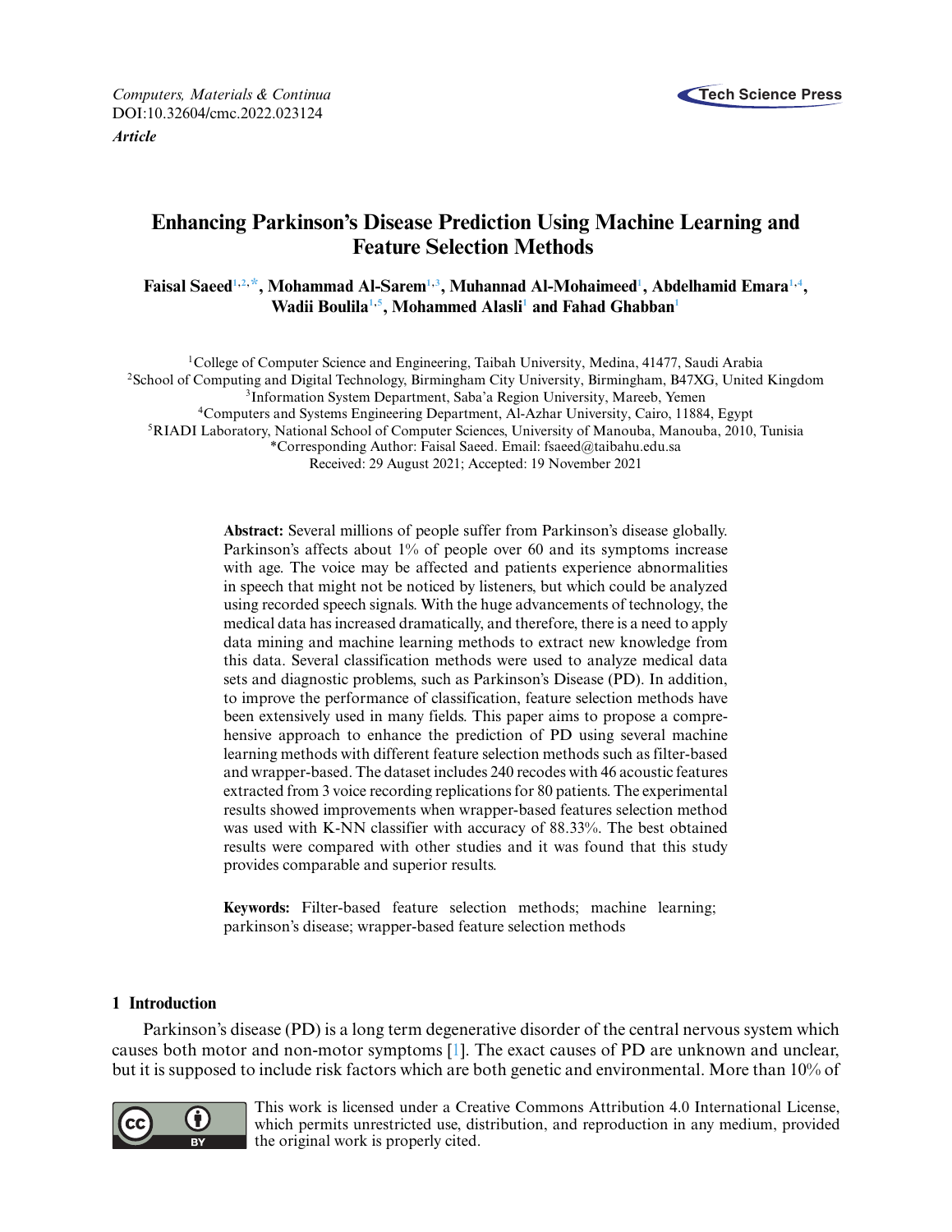patients with PD have a first-degree relative with PD disease. In addition, PD is more prevalent between people who are disclosed to some pesticides and the people with past history of head injury, while PD risk is lower for patients who smoke [\[2\]](#page-15-1). PD mainly affects neurons in a certain region of the mid brain that is known as substantia nigra, dopamine-producing brain cells, which leads to inadequate dopamine secretion in this region [\[3\]](#page-15-2).

In the early stage of the PD, the main symptoms are shaking, difficulty with walking and slowness of movement. The common symptoms with late phase of PD are anxiety, dementia and depression. Moreover, emotional problems, sleep and sensory symptoms may also occur  $[4,5]$  $[4,5]$ , in addition to Parkinsonian syndrome [\[6\]](#page-16-0). These symptoms are mainly used to diagnose typical PD, in addition to examinations such as neuroimaging. There is no total recovery for PD, however treatment aims to improve the symptoms [\[7,](#page-16-1)[8\]](#page-16-2). The medical decision support systems (MDSS) have increasingly used a significant diagnosis and treatment method that uses artificial intelligence (AI) methods on a clinical dataset to assist clinicians to make better decisions  $[9,10]$  $[9,10]$ . Recent improvements in machine learning, AI and statistical learning have improved decision support system (DSS), which has helped to introduce intelligent decision systems  $[10,11]$  $[10,11]$ . Some studies reported that the artificial intelligence cannot be effective without learning [\[12\]](#page-16-6). There are many types of machine learning methods such as Support Vector Machine (SVM), Naïve Bayes (NB), K-nearest Neighbor (KNN), Multilayer Perceptron, Decision Tree (DT) and Random Forests (RF) that have been used to solve medical decision problems.

There is a significant overlapping between ML and data mining which often use the same procedures, but whereas ML concentrates on prediction, based on previously definite properties learned from the training data, data mining concentrates on the detection of unknown properties in the clinical data. The machine learning (ML) techniques have a significant role to play in the medical disease diagnosis field and are widely used in bioinformatics [\[13](#page-16-7)[,14\]](#page-16-8).

Recently, the variety of medical data is continuously increasing, therefore, effective classification and prediction algorithms are required. The previous studies on machine learning research reported that the accuracy of a classification algorithm can be influenced by many agents [\[15\]](#page-16-9). ML algorithms are used to analyze medical data sets and diagnostic problems [\[12\]](#page-16-6). Subsequently, improvement of medical decisions, treatments, and decrease financial costs will occur [\[14,](#page-16-8)[16\]](#page-16-10).

In addition, feature selection plays an important role in the explanation of medical data. Feature selection technique constitutes a significant issue of global combinatorial optimization in machine learning, which is used to decrease the number of features from the original features, removes irrelevant or redundant features without incurring much loss of information, as well as simplification of models to make them easier to interpret and shortening training times [\[17\]](#page-16-11). Therefore, a good feature selection method is required to accelerate processing time and predictive accuracy. There are three types of feature selection algorithms, which are: filter (extract features from the data set without any learning), wrapper (use learning techniques to estimate useful features) and hybrid (gather the feature selection step and the classifier construction) [\[18,](#page-16-12)[19\]](#page-16-13).

Recently, the medical field is the most favorable field to use machine learning methods. Therefore, Naïve Bayes (NB), Support Vector Machine (SVM), K-nearest Neighbor, Multilayer Perceptron and Random Forests as well as feature selection methods have been suggested to solve medical decision problems, such as the prediction of Parkinson's disease. In this paper, the main contributions in the domain of prediction of Parkinson's Disease can be summarized as follows.

1. A comprehensive approach was used to investigate the performance of several feature selection methods and machine learning methods in order to enhance the prediction of PD.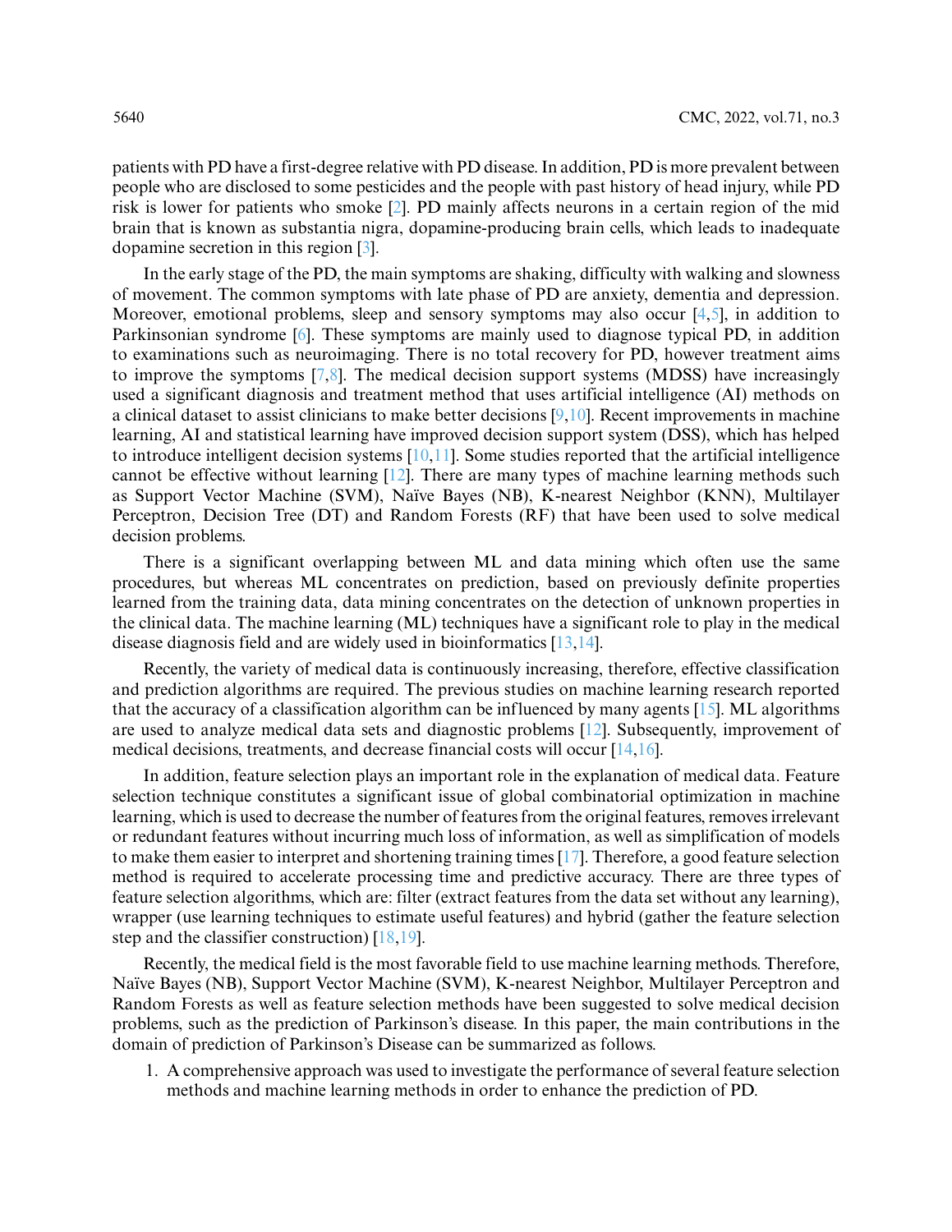- 2. These feature selection methods include both filter-based methods such as (Information gain IG, Principle Component Analysis PCA) and wrapper methods that include different search methods such as First Best Greedy Stepwise PSO Method.
- 3. A comparative analysis was conducted to examine the performances of all methods/combinations used and the best prediction results were reported.

This paper is organized as follows: Section 2: the related works. Section 3: discussion of the methods. Section 4: experimental results and discussion. Section 5: conclusions and future works.

### **2 Related Studies**

Several works have investigated the diagnosis of PD, in which many machine learning methods were applied such as Support Vector Machine, neural network, Naïve Bayes, K-nearest neighbor and Random Forests. In this paper, several datasets were used to search for related studies on Parkinson's disease, including Scopus, IEEE Xplore, Science Direct and Google Scholar.

In [\[20\]](#page-16-14) a supervised ML method was proposed that combined the Principal Components Analysis (PCA) to extract features and SVM as classification method to identify PD patients. The main goal of this method was to determine patients that will be diagnosed with PD or with Progressive Supranuclear Palsy (PSP). The experiments were conducted on data of several patients with clinical and demographic features. The results depicted good accuracy of the proposed method in identifying the PD patients compared to existing related works.

In addition, the authors in [\[21\]](#page-16-15) proposed an expert system of PD using features extracted from recordings of patients' voice. They developed a Bayesian classification approach to deal with the dependence to match the replication-based experimental design. The experiments were performed on voice recordings involving 80 subjects, 50% of them had PD. The aim was to identify which subjects had no PD and which did have the disease. Naranjo et al. addressed the problem of identifying PD patients using the extracted acoustic features from repeated voice recordings. The proposed method was based on two steps, namely variable selection, and classification. The first step aims to reduce the number of features, while the next step uses a regularization method named LASSO (Least Absolute Shrinkage and Selection Operator) as a classifier. The proposed method was tested on the previously described database and showed a good capacity for PD discrimination.

In addition, the authors in  $[22]$  addressed the problem of PD diagnosis by developing an approach that investigated gait and tremor features that were extracted from the voice reordering data. They started by filtering data to remove noises, then, using this data to extract gait features they detected the peak and measured the pulse duration. The average accuracy obtained for the identifying PD patients by the proposed approach was satisfactory.

The authors in [\[23\]](#page-16-17) proposed a method to automatically detect PD by using the convolutional neural network (CNN). The authors suggested considering electroencephalogram (EEG) signals to build a thirteen-layer CNN model. The proposed approach experimented with EEG signals of 20 Parkinson's disease patients (50% men and 50% women). The CNN method obtained interesting results to identify PD patients; however, its performance should be evaluated using a large population.

Recently, Mostafa et al. [\[24\]](#page-16-18) tried to enhance the diagnoses of PD by using several methods of feature evaluation and classification. They used a multi-agent system to evaluate multiple features by using five classification methods, namely DT, NB, NN, RF, and SVM. To evaluate the proposed method, they conducted several experiments using original and filtered datasets. The results depicted that this method enhanced the performance of ML methods used by finding the best set of features.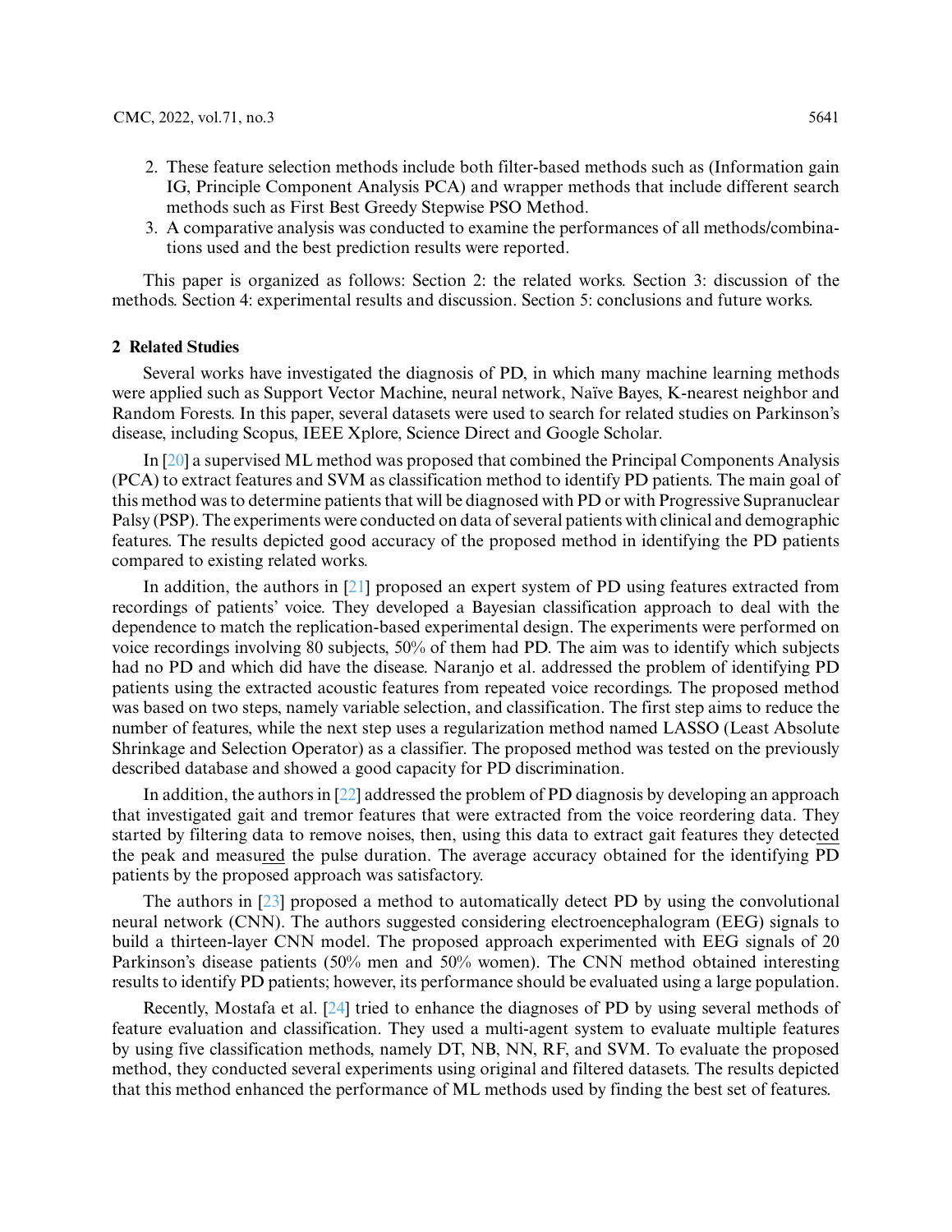In addition, several methods were applied by  $[25-27]$  $[25-27]$  in order to predict Parkinson's disease. These methods applied several machine learning and feature selection methods to enhance the prediction of Parkinson's disease and other studies utilized machine learning and deep learning to improving prediction of diseases  $[28-38]$  $[28-38]$ . This paper extends these efforts by applying a comprehensive approach to investigate the performance of several machine learning with feature selection methods.

## **3 Methods**

There are many feature selection techniques available, and we have considered the utilization of the following feature selection techniques: Filter-based technique, Correlation-based Feature Subset Selection (CfsSubsetEval), Principle Component Analysis (PCA), and Wrapper technique. The aforementioned techniques use different strategies or search algorithms to generate subsets and progress the search processes including (i) Best First (ii) Greedy Stepwise, (iii) Particle Swarm Optimization (PSO), and (vi) Ranker (see [Fig. 1\)](#page-3-0).



**Figure 1:** Filter-based approach *vs.* wrapper-based approach

<span id="page-3-0"></span>The dataset used in this paper is available online at UCI Machine Learning Repository [\[14\]](#page-16-8). The dataset contains acoustic features of 80 patients, 50% of them suffering from Parkinson's disease. The data set has 240 recordings with 46 acoustic features extracted from 3 voice recording replications per patient. The data set is well-balanced by gender and class label (whether the patients have Parkinson's disease or not).

The experimental protocol was designed for evaluating the combination of the above techniques and search algorithms when they were used with the following classification models: (i) Naïve Bayes, (ii) Support Vector Machine (SVM)<sup>1</sup>, (iii) K-Nearest Neighbor (K-NN), (vi) Multi-Layer Perceptron (MLP) and (v) Random Forest (RF). The experiments were carried out on WEKA tool version 3.8 and MacBook Pro with OS X Yosemite version 10.10.5 as an operating system. To evaluate the

<span id="page-3-1"></span><sup>1</sup>Both, the c-SVM and nu-SVM are examined.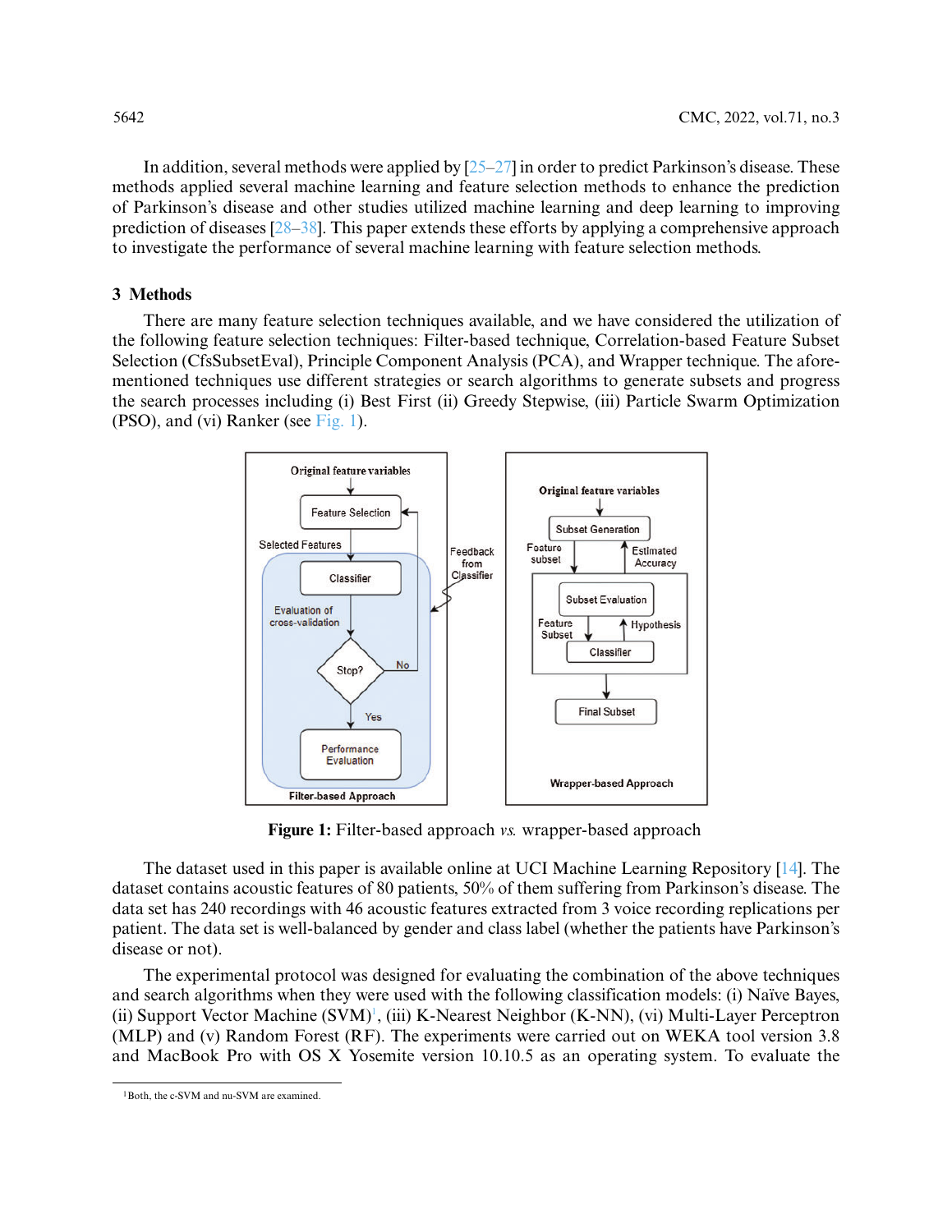performance of each classifier, we first ran feature selection in order to find the representative features and then we applied the classification models. Additionally, 10-fold cross validation was applied and the results have been reported in terms of Accuracy, Recall, Precision and F-score. Finally, we analyzed the results achieved from the experimentations. As stated earlier, the main goal of the research is to enhance the prediction of Parkinson's disease. However, this work also provides a useful guide to selecting the best feature selection technique for different classification models.

#### *3.1 Feature Selection Techniques*

Several feature selection techniques were applied before feeding the data into the classifier. The filter-based techniques consider the relevance between the features. Thus, they have low complexity, acceptable stability and scalability [\[39\]](#page-17-3). A disadvantage of this type of technique is that it might ignore some informative features, especially when the data is coming in stream [\[40\]](#page-17-4). The filter-based approaches can be either univariate or multivariate  $[41]$ . The univariate methods examine features according to the statistically-based criterion such as Information Gain (IG) [\[42–](#page-17-6)[44\]](#page-17-7). Multivariate methods compute feature dependency before ranking the feature. In addition, Principle Component Analysis (PCA) is a common statistical method that is used for data analysis. PCA reduces the size of the data sets by selecting a set of features that represents the whole data set. Since PCA is a conversion technique, the principal components of the first variables is the component with the highest variance value. Then, other principal components are ordered with descending variance values [\[45\]](#page-17-8). In addition, the wrapper-based techniques evaluate the quality of the selected features using the performance of the learning classifier.

Regarding the search strategies, the search algorithms follows either sequential forward search (SFS), or sequential backward search (SBS). The SFS starts with a single feature and then iteratively adds or removes features until some terminating criterion is met whereas SBS starts with the whole feature set and then continues with adding and deleting operations. Since the SBS method attempts to find solutions ranged between suboptimal and near optimal regions [\[41\]](#page-17-5), it is worth fully employing optimization techniques to figure out the subset that leads to maximizing the learner's performance, in particular, with the wrapper approach. At this end, the wrapper-based method can take advantage of various optimization methods such genetic algorithm [\[46,](#page-18-0)[47\]](#page-18-1) and ant colony optimization algorithm (ACO) [\[48\]](#page-18-2).

#### *3.2 Machine Learning Classifiers*

In machine learning, the data classification is still an attractive domain. Lately, there are many proposed algorithms that have been examined in several domains such as NB, SVM, K-NN, MLP and RF, which are presented briefly in the next subsections.

#### *3.2.1 Support Vector Machine*

The basic idea behind SVM algorithm is to construct a hyperplane between groups of data. The quality of the hyperplane is evaluated by measuring to which degree it can maintain the largest distance from the points in either class [\[39\]](#page-17-3). Therefore, as it is presented in [Fig. 2,](#page-5-0) the higher the separation ability of the hyperplane, the lower the error in the value [\[49\]](#page-18-3). The computational complexity of SVM is  $O(n^2)$  [\[50](#page-18-4)[,51\]](#page-18-5).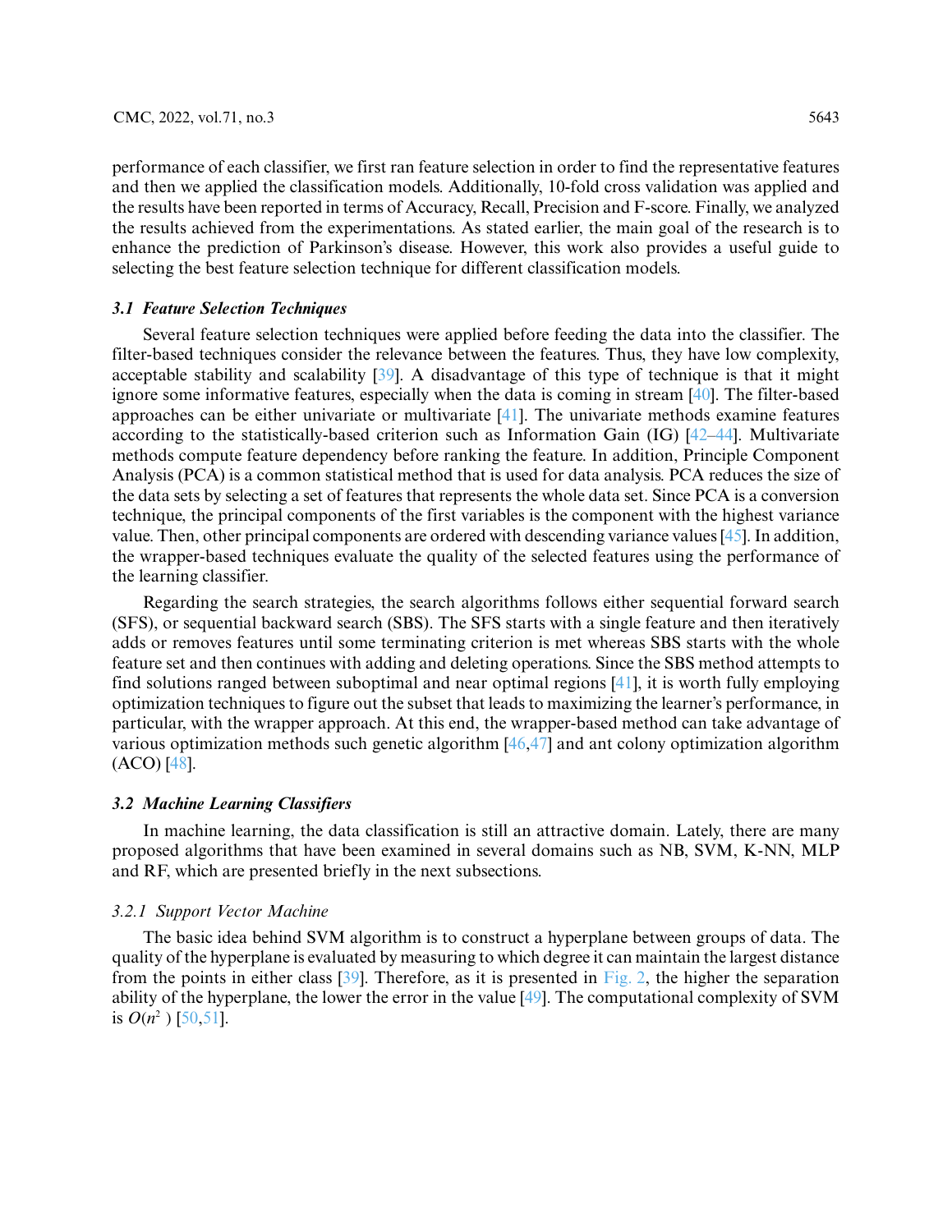

<span id="page-5-0"></span>**Figure 2:** SVM illustration. The larger margin separating the data points, the higher accuracy we obtained

#### *3.2.2 Naïve Bayes*

Naïve Bayes (NB) is a probabilistic classifier that is based on Bayesian theorem. It is called Naïve because the classifier works on a strong features independence assumption. In literature, there are several variants of NB: simple Naïve Bayes, Gaussian Naïve Bayes, Multinomial Naïve Bayes, Bernoulli Naïve Bayes and Multi-variant Poisson Naïve Bayes in which the main different among them is the way the probability of the target class is computed. The time complexity of Naïve Bayes is  $O(d \times c)$  where *d* is the query vector's dimension, and *c* is the total classes.

#### *3.2.3 K-Nearest Neighbor*

K-NN is a type of lazy learning, in which there is no explicit training phase and all computations are deferred until classification. It is a method of classifying data based on the nearest training data points in the feature space. The K-NN classifier uses the Euclidean distance measure, or another measure such as Euclidean squared, Manhattan, and Chebyshev, to estimate the target class. The performance of the classifier depends upon the parameter k, while the best value of k depends upon the dataset. In general, the greater the value of k, the lower the noises in the classification, but the boundaries between the classes become less distinct as shown in [Fig. 3.](#page-6-0) The time complexity of K-NN is  $O(n \times m)$ , where n is the number of training examples and m is the number of dimensions in the training set [\[52\]](#page-18-6).

#### *3.2.4 Multilayer Perceptron Model*

The MLP is a classical feedforward neural network classifier in which the errors of the output are used to train the network [\[53\]](#page-18-7). MLP consists of three layers of nodes: (i) input layer, (ii) at least one or more hidden layer(s), and (iii) output layer. The input layer is connected to the hidden layers which are connected to the output layer. All the layers are processed by weighted values. [Fig. 4](#page-6-1) represents a MLP with a single hidden layer. MLP is one-way error propagation where back-propagation techniques have been utilized to train and test these weight values. The time complexity of MLP is  $O(n^2)$ .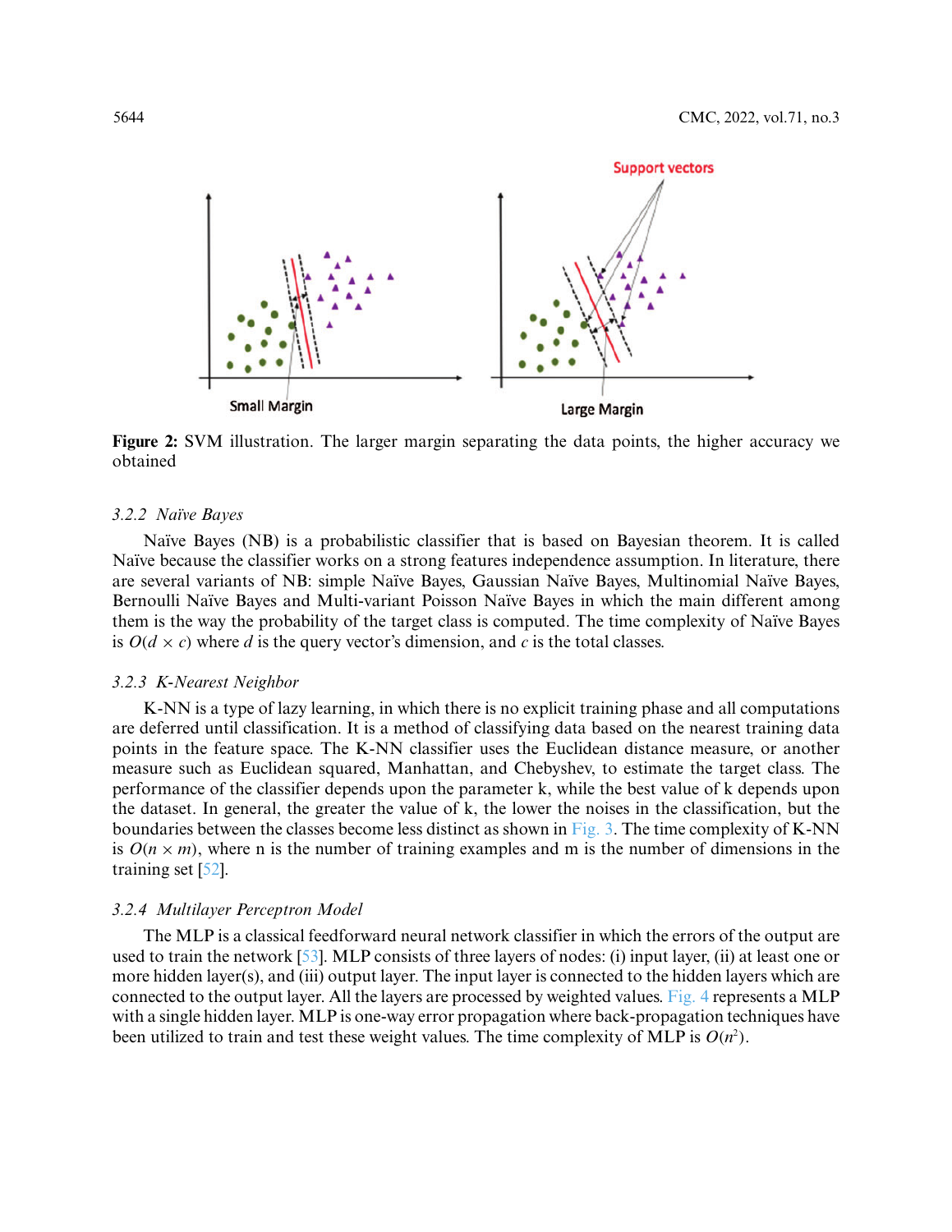

<span id="page-6-0"></span>**Figure 3:** K-NN model. When  $k = 3$ , the classifier predicts a new point as B class (Fig. a), whilst, when  $k = 5$ , the point is determined as a class A. (a) K-NN model with K = 3 (b) K-NN model with K = 5



**Figure 4:** MLP model with 1 input layer, 1 hidden layer, and 1 output layer

## <span id="page-6-1"></span>*3.2.5 Random Forests*

The Random Forests (RF) classifier is a type of ensemble method that combines multiple decision tree predictions. In RF, the trees are generated randomly by selecting attributes at each node. The output of the ensemble is tree votes with the most popular class. The pseudo-code of the Random Forest ensemble is presented in [Tab. 1.](#page-6-2) The time complexity of Random Forest of size *T* and maximum depth *D* (excluding the root) is  $O(T \times D)$  [\[54\]](#page-18-8).

<span id="page-6-2"></span>

#### Input:

*D*- , a set of *d* training sets;  $D''$ , a set of  $d$  test sets; *k*, number of models in the ensemble; *f*, number of attributes that are used to split the *D*- *Mi*, set of *base classifiers*.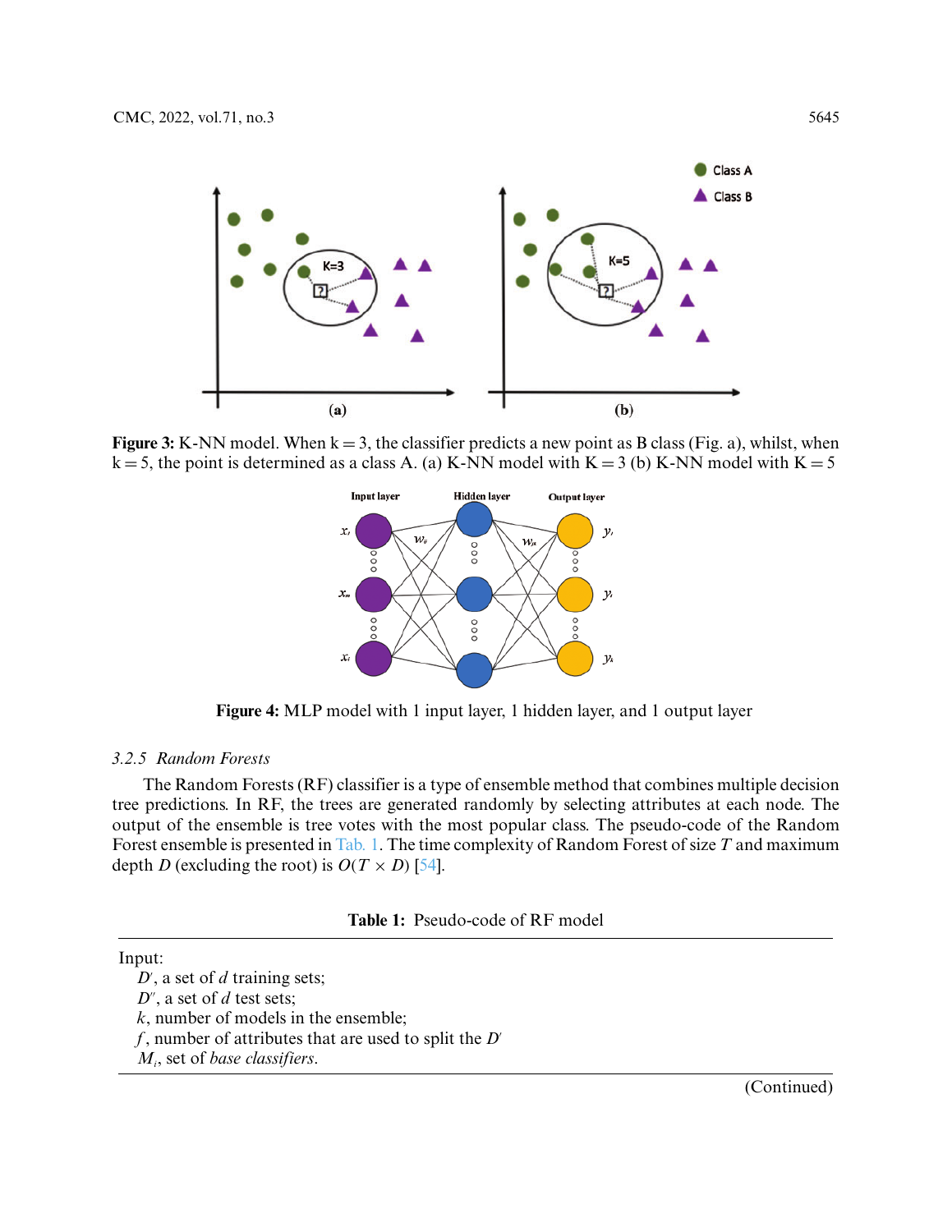### Output:

The ensemble (a composite model *M*<sup>∗</sup> ) Steps: (1) for  $i = 1$  to  $k$  do (2)-create bootstrap sample of *D*<sup> $\prime$ </sup> with replacement, *D<sub>i</sub>*; (3)-construct a decision tree classifier by selecting randomly the attributes *f*; (4)-use CART method to grow the trees. (5) end for //To use the ensemble for classifying data on test set:  $(1)$  each of the  $k$  models (decision tree) classifies  $D^{\prime\prime}$  and return the majority vote

The random forest method is more robust to errors and outliers. Therefore, the problem of overfitting is not faced. The accuracy of the model depends mainly on the strength of the base classifiers and measure of the dependence between them [\[55\]](#page-18-9).

## **4 Experimental Results**

The experiments were conducted such that 10-fold cross validation was applied for each classifier. The performance of each classifier was measured by the accuracy, precision, recall and F-score. Tabs. 2–12 show the experimental results of several machine learning methods both with and without different feature selection methods.

<span id="page-7-0"></span>

| Performance $\rightarrow$<br>classifier $\downarrow$ |        | Accuracy | Precision | Recall | F-score |
|------------------------------------------------------|--------|----------|-----------|--------|---------|
| Naïve bayes                                          |        | 0.829    | 0.830     | 0.829  | 0.829   |
| Support vector c-SVM                                 |        | 0.779    | 0.781     | 0.779  | 0.779   |
| machine                                              | nu-SVM | 0.779    | 0.779     | 0.779  | 0.779   |
| Multilayer perceptron                                |        | 0.767    | 0.767     | 0.767  | 0.767   |
| K-nearest neighbor                                   |        | 0.800    | 80.00     | 80.00  | 80.90   |
| Random forest                                        |        | 0.800    | 80.00     | 80.00  | 80.00   |

**Table 2:** The performance of classifiers without features selection

<span id="page-7-1"></span>**Table 3:** Performance of classifiers with CfsSubsetEval Feature Selection Combinations

| Search method Classifier |                                                 | Accuracy                                  | Precision                                 | Recall                                    | F-score                                   |  |
|--------------------------|-------------------------------------------------|-------------------------------------------|-------------------------------------------|-------------------------------------------|-------------------------------------------|--|
| First best               | NΒ<br>$c-SVM$<br>Nu-SVM<br><b>MLP</b><br>$K-NN$ | 0.817<br>0.767<br>0.762<br>0.758<br>0.733 | 0.817<br>0.767<br>0.763<br>0.759<br>0.733 | 0.817<br>0.767<br>0.763<br>0.758<br>0.733 | 0.817<br>0.767<br>0.762<br>0.758<br>0.733 |  |

(Continued)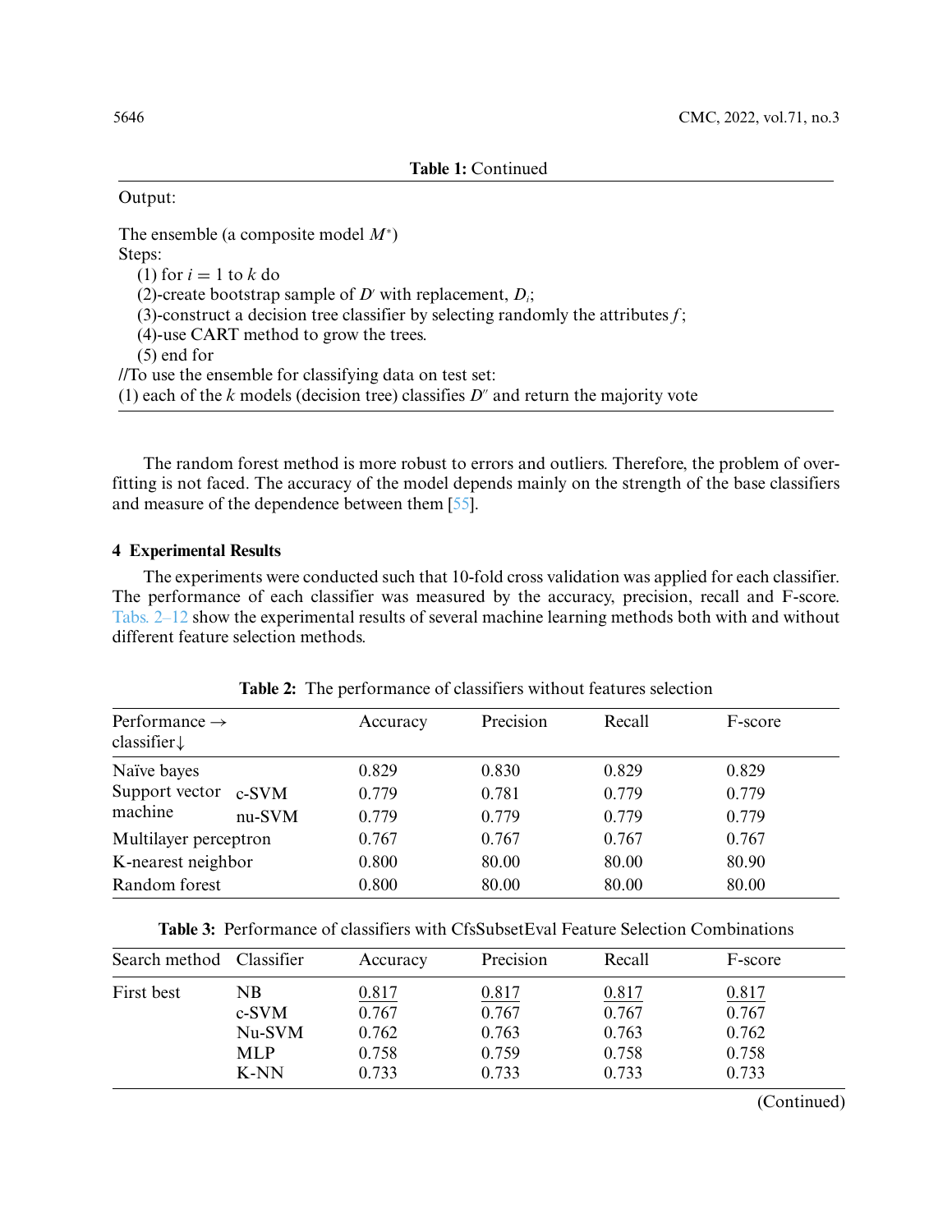| Search method | Classifier | Accuracy | <b>Table 5: C</b> ontinued<br>Precision | Recall | F-score |
|---------------|------------|----------|-----------------------------------------|--------|---------|
|               | RF         | 0.804    | 0.805                                   | 0.804  | 0.804   |
| Greedy        | NB         | 0.825    | 0.825                                   | 0.825  | 0.825   |
| stepwise      | c-SVM      | 0.746    | 0.746                                   | 0.746  | 0.746   |
|               | Nu-SVM     | 0.754    | 0.754                                   | 0.754  | 0.754   |
|               | <b>MLP</b> | 0.746    | 0.746                                   | 0.746  | 0.746   |
|               | K-NN       | 0.742    | 0.743                                   | 0.742  | 0.741   |
|               | RF         | 0.829    | 0.832                                   | 0.829  | 0.829   |
| PSO method    | NB         | 0.821    | 0.821                                   | 0.821  | 0.821   |
|               | c-SVM      | 0.754    | 0.754                                   | 0.754  | 0.754   |
|               | Nu-SVM     | 0.746    | 0.746                                   | 0.746  | 0.746   |
|               | <b>MLP</b> | 0.738    | 0.738                                   | 0.738  | 0.737   |
|               | K-NN       | 0.700    | 0.701                                   | 0.700  | 0.700   |
|               | RF         | 0.821    | 0.822                                   | 0.821  | 0.821   |

**Table 3:** Continued

**Table 4:** Performance of classifiers with features selection based on information gain

<span id="page-8-0"></span>

| Classifier | Accuracy | Precision | Recall | F-score |
|------------|----------|-----------|--------|---------|
| <b>NB</b>  | 0.808    | 0.808     | 0.808  | 0.808   |
| c-SVM      | 0.696    | 0.697     | 0.696  | 0.695   |
| Nu-SVM     | 0.700    | 0.701     | 0.700  | 0.700   |
| <b>MLP</b> | 0.738    | 0.738     | 0.738  | 0.737   |
| K-NN       | 0.708    | 0.712     | 0.708  | 0.707   |
| RF         | 0.800    | 0.801     | 0.800  | 0.800   |

**Table 5:** Performance of classifier with features selection based on PCA

<span id="page-8-1"></span>

| Classifier | Accuracy | Precision | Recall | F-score |  |
|------------|----------|-----------|--------|---------|--|
| NB         | 0.733    | 0.734     | 0.733  | 0.733   |  |
| c-SVM      | 0.833    | 0.834     | 0.833  | 0.833   |  |
| Nu-SVM     | 0.838    | 0.838     | 0.838  | 0.837   |  |
| <b>MLP</b> | 0.746    | 0.746     | 0.746  | 0.746   |  |
| K-NN       | 0.692    | 0.696     | 0.692  | 0.690   |  |
| RF         | 0.804    | 0.807     | 0.804  | 0.804   |  |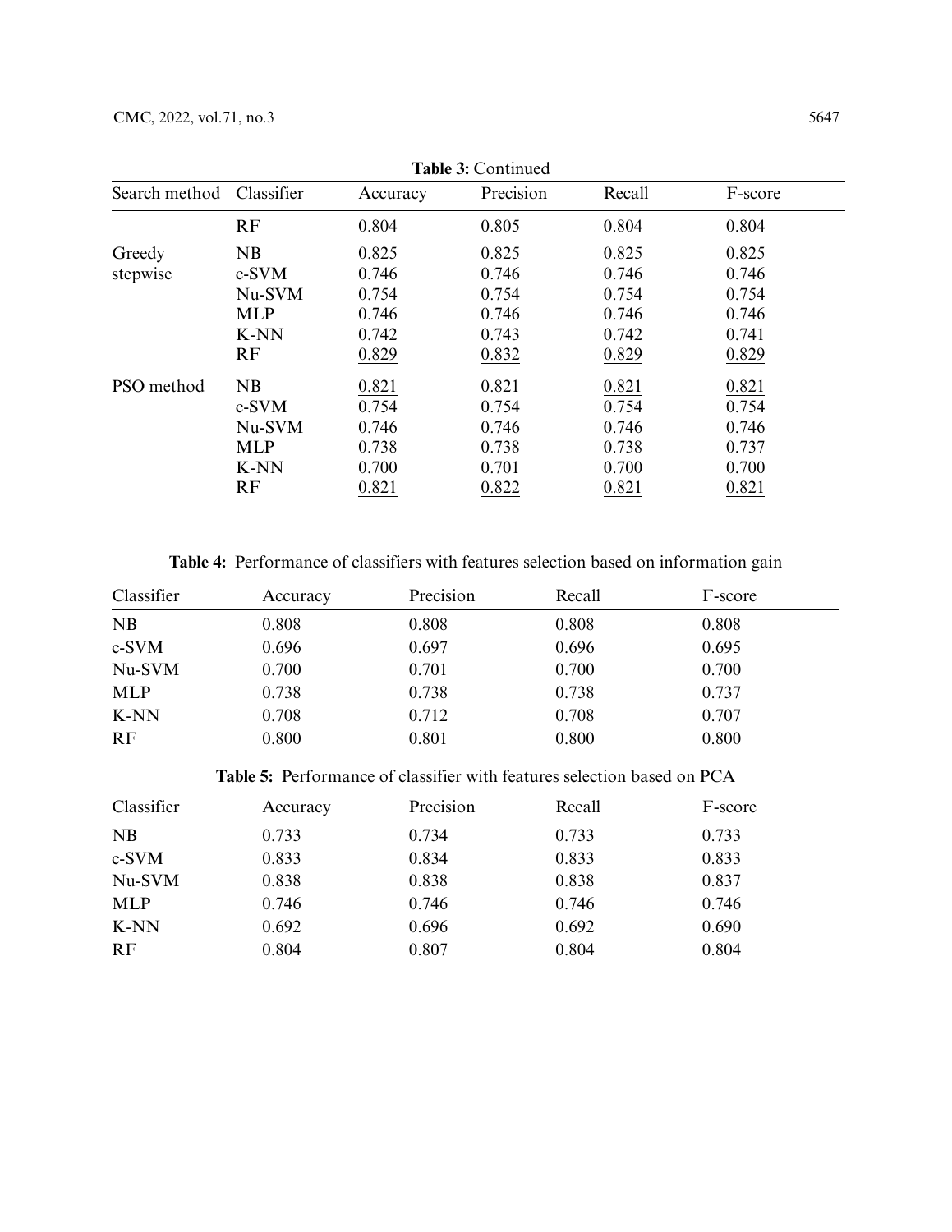| Classifier | Accuracy (before FS) | Best accuracy with FS | Method                                |
|------------|----------------------|-----------------------|---------------------------------------|
| NB         | 82.92                | 82.92                 | IG                                    |
| c-SVM      | 77.92                | 83.33                 | <b>PCA</b>                            |
| nu-SVM     | 77.92                | 83.75                 | <b>PCA</b>                            |
| <b>MLP</b> | 76.67                | 76.67                 | IG                                    |
| $K-nn$     | 80.00                | 80.00                 | IG                                    |
| RF         | 80.00                | 80.42                 | CfsSubsetEval With<br>greedy stepwise |

<span id="page-9-0"></span>**Table 6:** Summary of the accuracy of classifiers with filter-based features selection methods

<span id="page-9-1"></span>**Table 7:** Performance of classifiers for wrapper-based method with Naïve Bayes as base classifier

| Search method | Classifier | Accuracy | Precision | Recall | F-score |
|---------------|------------|----------|-----------|--------|---------|
| First         | NB         | 0.838    | 0.838     | 0.838  | 0.837   |
| best/greedy   | c-SVM      | 0.721    | 0.721     | 0.721  | 0.721   |
| stepwise      | Nu-SVM     | 0.746    | 0.746     | 0.746  | 0.746   |
|               | <b>MLP</b> | 0.800    | 0.800     | 0.800  | 0.800   |
|               | $K$ -nn    | 0.758    | 0.758     | 0.758  | 0.758   |
|               | RF         | 0.792    | 0.792     | 0.792  | 0.792   |
| PSO method    | NB         | 0.854    | 0.855     | 0.854  | 0.854   |
|               | c-SVM      | 0.717    | 0.718     | 0.717  | 0.716   |
|               | Nu-SVM     | 0.721    | 0.721     | 0.721  | 0.721   |
|               | <b>MLP</b> | 0.761    | 0.763     | 0.763  | 0.762   |
|               | $K$ -nn    | 0.792    | 0.792     | 0.792  | 0.792   |
|               | RF         | 0.738    | 0.738     | 0.738  | 0.737   |

<span id="page-9-2"></span>**Table 8:** Performance of classifiers for wrapper-based methods with c-SVM as base classifier

| Search method | Classifier | Accuracy | Precision | Recall | F-score |
|---------------|------------|----------|-----------|--------|---------|
| First best    | NB         | 0.833    | 0.834     | 0.833  | 0.833   |
|               | c-SVM      | 0.850    | 0.850     | 0.850  | 0.850   |
|               | Nu-SVM     | 0.846    | 0.846     | 0.846  | 0.846   |
|               | <b>MLP</b> | 0.788    | 0.788     | 0.788  | 0.787   |
|               | K-NN       | 0.775    | 0.775     | 0.775  | 0.775   |
|               | <b>RF</b>  | 0.817    | 0.820     | 0.817  | 0.816   |
| Greedy        | NB         | 0.800    | 0.803     | 0.800  | 0.799   |
| stepwise      | $c-SVM$    | 0.850    | 0.851     | 0.850  | 0.850   |

(Continued)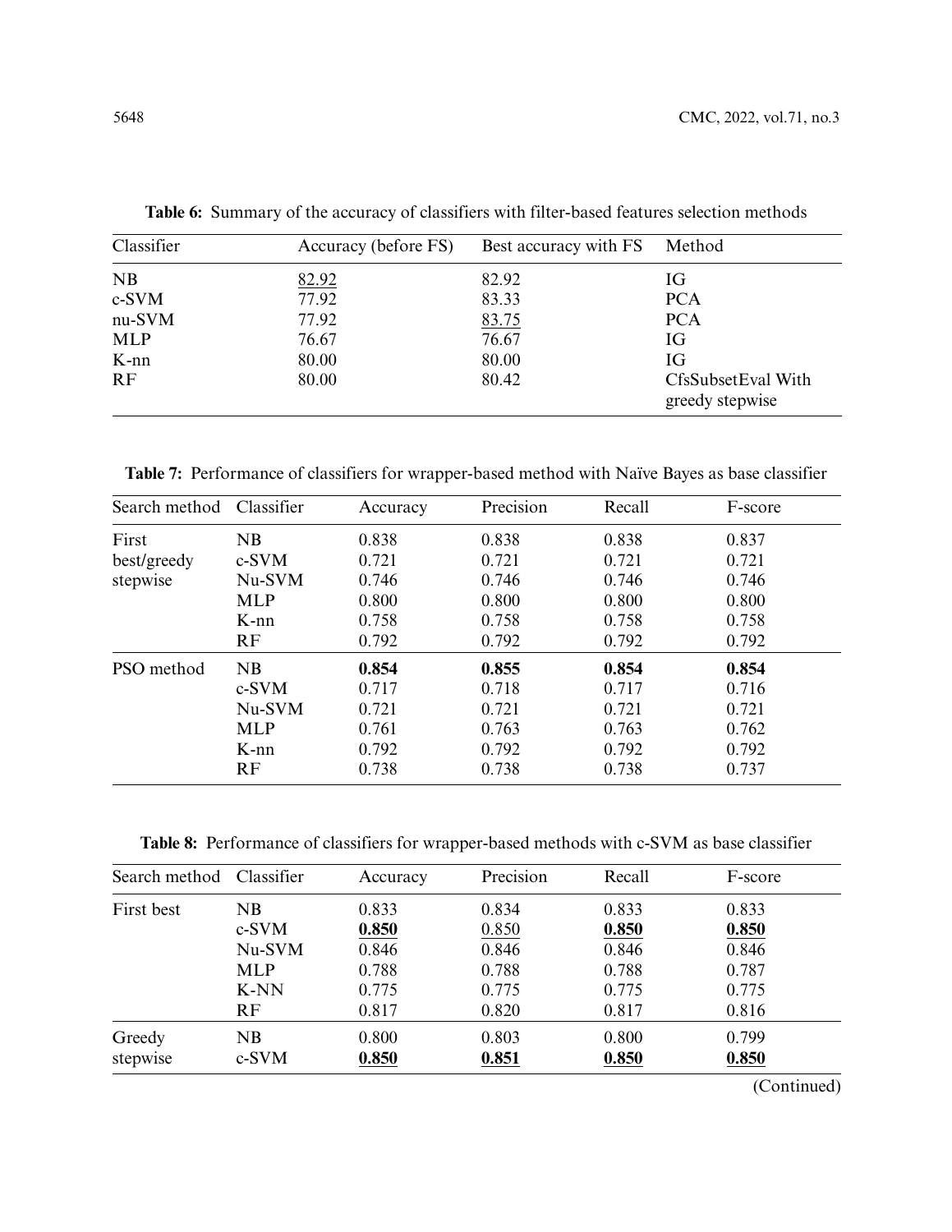|               | <b>Table 8:</b> Continued |          |           |        |         |  |  |  |
|---------------|---------------------------|----------|-----------|--------|---------|--|--|--|
| Search method | Classifier                | Accuracy | Precision | Recall | F-score |  |  |  |
|               | Nu-SVM                    | 0.850    | 0.851     | 0.850  | 0.850   |  |  |  |
|               | <b>MLP</b>                | 0.838    | 0.839     | 0.838  | 0.837   |  |  |  |
|               | K-NN                      | 0.775    | 0.783     | 0.775  | 0.773   |  |  |  |
|               | RF                        | 0.813    | 0.814     | 0.813  | 0.812   |  |  |  |
| PSO method    | NB                        | 0.8212   | 0.824     | 0.821  | 0.82    |  |  |  |
|               | c-SVM                     | 0.842    | 0.842     | 0.842  | 0.842   |  |  |  |
|               | Nu-SVM                    | 0.846    | 0.846     | 0.846  | 0.846   |  |  |  |
|               | <b>MLP</b>                | 0.808    | 0.810     | 0.808  | 0.808   |  |  |  |
|               | K-NN                      | 0.783    | 0.784     | 0.783  | 0.783   |  |  |  |
|               | RF                        | 0.821    | 0.823     | 0.821  | 0.821   |  |  |  |

**Table 8:** Continued

<span id="page-10-0"></span>**Table 9:** Performance of classifiers for wrapper-based methods with nu-SVM as base classifier

| Search method | Classifier | Accuracy | Precision | Recall | F-score |
|---------------|------------|----------|-----------|--------|---------|
| First best    | NB         | 0.754    | 0.778     | 0.754  | 0.749   |
|               | c-SVM      | 0.779    | 0.786     | 0.779  | 0.778   |
|               | Nu-SVM     | 0.779    | 0.782     | 0.779  | 0.779   |
|               | <b>MLP</b> | 0.808    | 0.813     | 0.808  | 0.808   |
|               | K-NN       | 0.775    | 0.775     | 0.775  | 0.775   |
|               | RF         | 0.779    | 0.780     | 0.779  | 0.779   |
| Greedy        | NB         | 0.754    | 0.778     | 0.754  | 0.749   |
| stepwise      | c-SVM      | 0.779    | 0.786     | 0.779  | 0.778   |
|               | Nu-SVM     | 0.779    | 0.782     | 0.779  | 0.779   |
|               | <b>MLP</b> | 0.808    | 0.813     | 0.808  | 0.808   |
|               | K-NN       | 0.775    | 0.775     | 0.775  | 0.775   |
|               | RF         | 0.779    | 0.780     | 0.779  | 0.779   |
| PSO method    | NB         | 0.813    | 0.813     | 0.813  | 0.812   |
|               | c-SVM      | 0.817    | 0.817     | 0.817  | 0.817   |
|               | Nu-SVM     | 0.796    | 0.796     | 0.796  | 0.796   |
|               | <b>MLP</b> | 0.746    | 0.746     | 0.746  | 0.746   |
|               | K-NN       | 0.817    | 0.818     | 0.817  | 0.816   |
|               | RF         | 0.813    | 0.813     | 0.813  | 0.812   |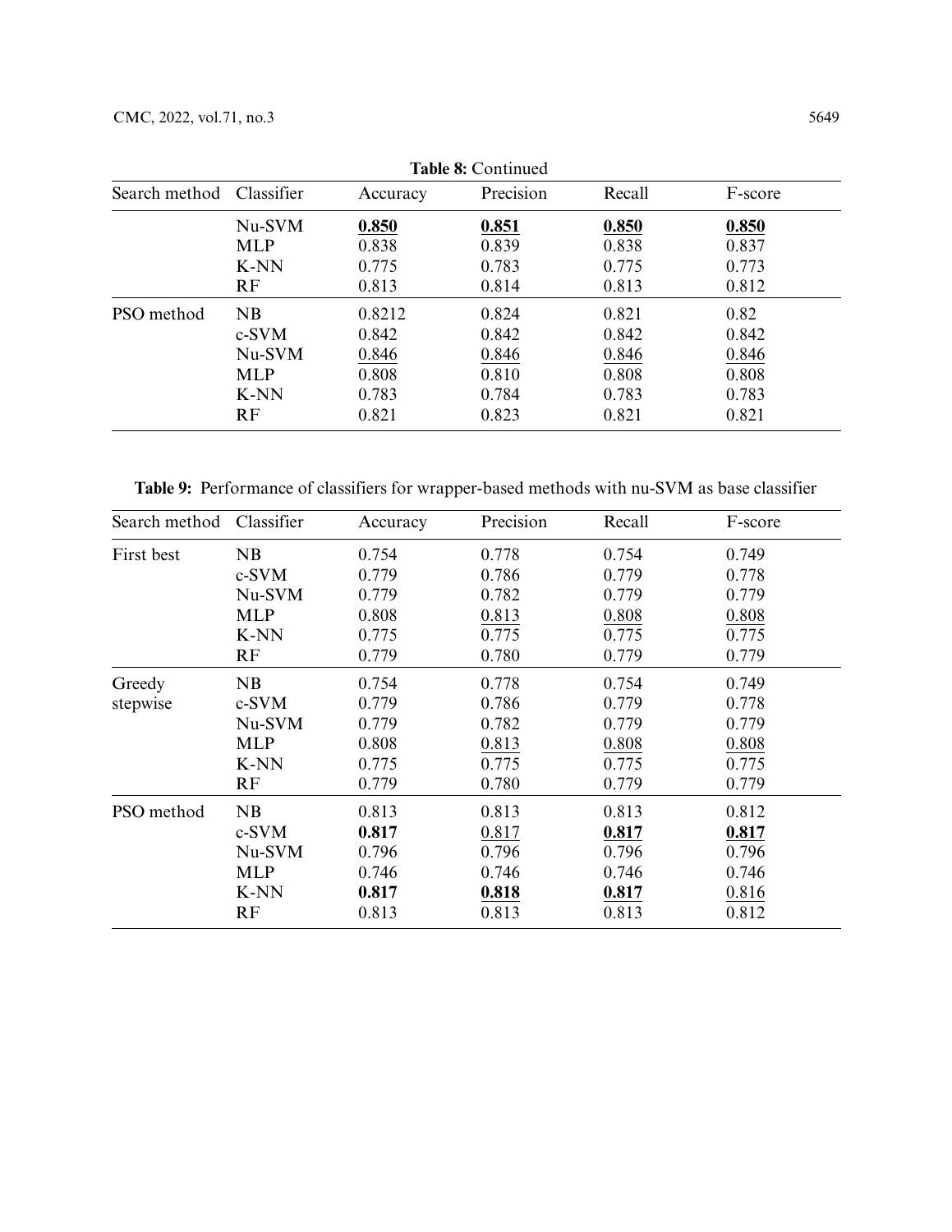| Search method   | Classifier | Accuracy | Precision | Recall | F-score |
|-----------------|------------|----------|-----------|--------|---------|
| First best      | NB         | 0.813    | 0.819     | 0.813  | 0.812   |
|                 | $c-SVM$    | 0.733    | 0.741     | 0.733  | 0.731   |
|                 | Nu-SVM     | 0.792    | 0.800     | 0.792  | 0.790   |
|                 | <b>MLP</b> | 0.829    | 0.832     | 0.829  | 0.829   |
|                 | K-NN       | 0.771    | 0.771     | 0.771  | 0.771   |
|                 | RF         | 0.825    | 0.825     | 0.825  | 0.825   |
| Greedy stepwise | NB         | 0.813    | 0.814     | 0.813  | 0.812   |
|                 | $c-SVM$    | 0.733    | 0.739     | 0.733  | 0.732   |
|                 | Nu-SVM     | 0.800    | 0.809     | 0.800  | 0.799   |
|                 | <b>MLP</b> | 0.825    | 0.826     | 0.825  | 0.825   |
|                 | K-NN       | 0.792    | 0.739     | 0.792  | 0.791   |
|                 | RF         | 0.821    | 0.824     | 0.821  | 0.820   |
| PSO method      | NB         | 0.800    | 0.804     | 0.800  | 0.799   |
|                 | $c-SVM$    | 0.754    | 0.756     | 0.754  | 0.754   |
|                 | Nu-SVM     | 0.771    | 0.771     | 0.771  | 0.771   |
|                 | <b>MLP</b> | 0.829    | 0.830     | 0.829  | 0.829   |
|                 | K-NN       | 0.800    | 0.800     | 0.800  | 0.800   |
|                 | RF         | 0.817    | 0.817     | 0.817  | 0.817   |

<span id="page-11-0"></span>**Table 10:** Performance of classifiers for wrapper-based methods with MLP as base classifier

**Table 11:** Performance of classifiers when wrapper-based methods with K-NN are applied

<span id="page-11-1"></span>

| Search method   | Classifier | Accuracy | Precision | Recall | F-score |
|-----------------|------------|----------|-----------|--------|---------|
| First best      | NB         | 0.763    | 0.781     | 0.763  | 0.758   |
|                 | c-SVM      | 0.742    | 0.746     | 0.742  | 0.741   |
|                 | Nu-SVM     | 0.771    | 0.773     | 0.771  | 0.77    |
|                 | <b>MLP</b> | 0.792    | 0.792     | 0.792  | 0.792   |
|                 | K-NN       | 0.883    | 0.883     | 0.883  | 0.883   |
|                 | RF         | 0.821    | 0.825     | 0.821  | 0.82    |
| Greedy stepwise | NB         | 0.788    | 0.801     | 0.788  | 0.785   |
|                 | c-SVM      | 0.704    | 0.706     | 0.704  | 0.704   |
|                 | Nu-SVM     | 0.679    | 0.68      | 0.679  | 0.679   |
|                 | <b>MLP</b> | 0.783    | 0.786     | 0.783  | 0.783   |
|                 | K-NN       | 0.846    | 0.848     | 0.846  | 0.846   |
|                 | RF         | 0.788    | 0.790     | 0.788  | 0.787   |
| PSO method      | NB         | 0.775    | 0.793     | 0.775  | 0.771   |
|                 | c-SVM      | 0.754    | 0.756     | 0.754  | 0.754   |
|                 | Nu-SVM     | 0.758    | 0.759     | 0.758  | 0.758   |
|                 | <b>MLP</b> | 0.850    | 0.850     | 0.850  | 0.850   |
|                 | K-NN       | 0.883    | 0.884     | 0.883  | 0.883   |
|                 | RF         | 0.804    | 0.806     | 0.804  | 0.804   |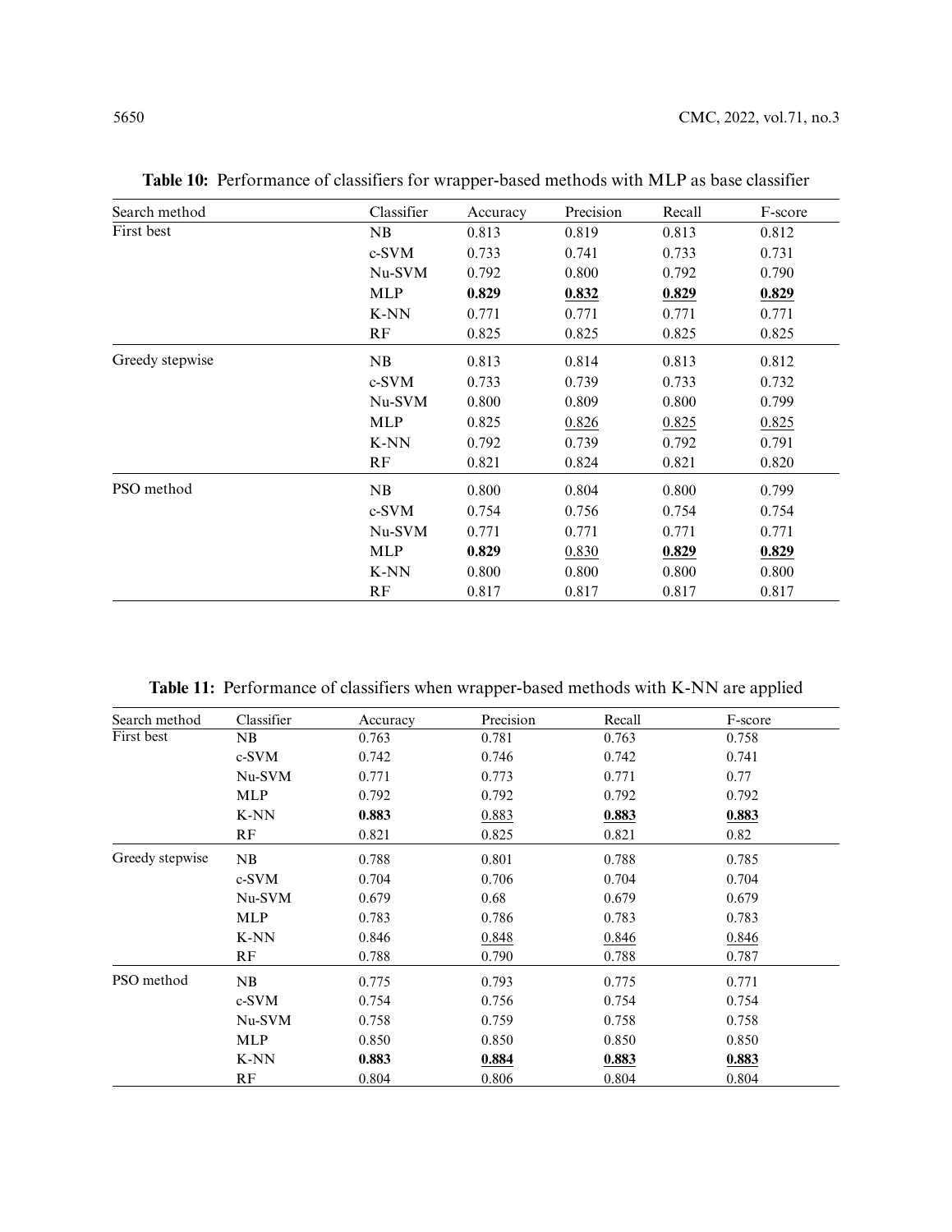| Search method | Classifier | Accuracy | Precision | Recall | F-score |
|---------------|------------|----------|-----------|--------|---------|
| First best    | NB         | 0.775    | 0.776     | 0.775  | 0.775   |
|               | c-SVM      | 0.721    | 0.723     | 0.721  | 0.720   |
|               | Nu-SVM     | 0.767    | 0.767     | 0.767  | 0.767   |
|               | <b>MLP</b> | 0.796    | 0.796     | 0.796  | 0.796   |
|               | $K-nn$     | 0.788    | 0.778     | 0.788  | 0.787   |
|               | RF         | 0.838    | 0.839     | 0.838  | 0.837   |
| Greedy        | NB         | 0.800    | 0.800     | 0.800  | 0.800   |
| stepwise      | c-SVM      | 0.721    | 0.724     | 0.721  | 0.720   |
|               | Nu-SVM     | 0.729    | 0.731     | 0.729  | 0.729   |
|               | <b>MLP</b> | 0.779    | 0.780     | 0.779  | 0.779   |
|               | $K-nn$     | 0.779    | 0.731     | 0.729  | 0.729   |
|               | RF         | 0.808    | 0.809     | 0.808  | 0.808   |
| PSO method    | NB         | 0.817    | 0.818     | 0.817  | 0.816   |
|               | c-SVM      | 0.742    | 0.743     | 0.742  | 0.741   |
|               | Nu-SVM     | 0.763    | 0.763     | 0.763  | 0.762   |
|               | <b>MLP</b> | 0.838    | 0.838     | 0.838  | 0.837   |
|               | K-nn       | 0.800    | 0.800     | 0.800  | 0.800   |
|               | RF         | 0.838    | 0.839     | 0.838  | 0.837   |

<span id="page-12-0"></span>**Table 12:** Performance of classifiers for wrapper-based methods with RF as base classifier

#### **5 Discussion**

[Tab. 2,](#page-7-0) shows the performance of all classifiers used before applying features selecting methods. The results showed Naïve Bayes obtained the best performance using all evaluation measures compared to the other classifiers. It obtained 82.92%, 83.30%, 82.90% and 82.90% for accuracy, precision, recall and F-score respectively.

The number of features was reduced using correlation based feature selection (CfsSubsetEval) method to 23, 17, 18 for the search methods of First Best, Greedy Stepwise and POS respectively, as shown in [Fig. 5.](#page-13-0) The performance of with CfsSubsetEval combinations for each classifier is shown in [Tab. 3.](#page-7-1) The results showed that no improvements were obtained by most of the combinations, except for RF with Greedy Stepwise and POS methods.

[Tab. 4](#page-8-0) showed the performance of classifiers used when features selection method based on information gain was applied. As shown in [Fig. 5,](#page-13-0) the number of features was reduced to 10. The results showed that no improvements were reported on the performance of all classifiers after applying this feature selection method.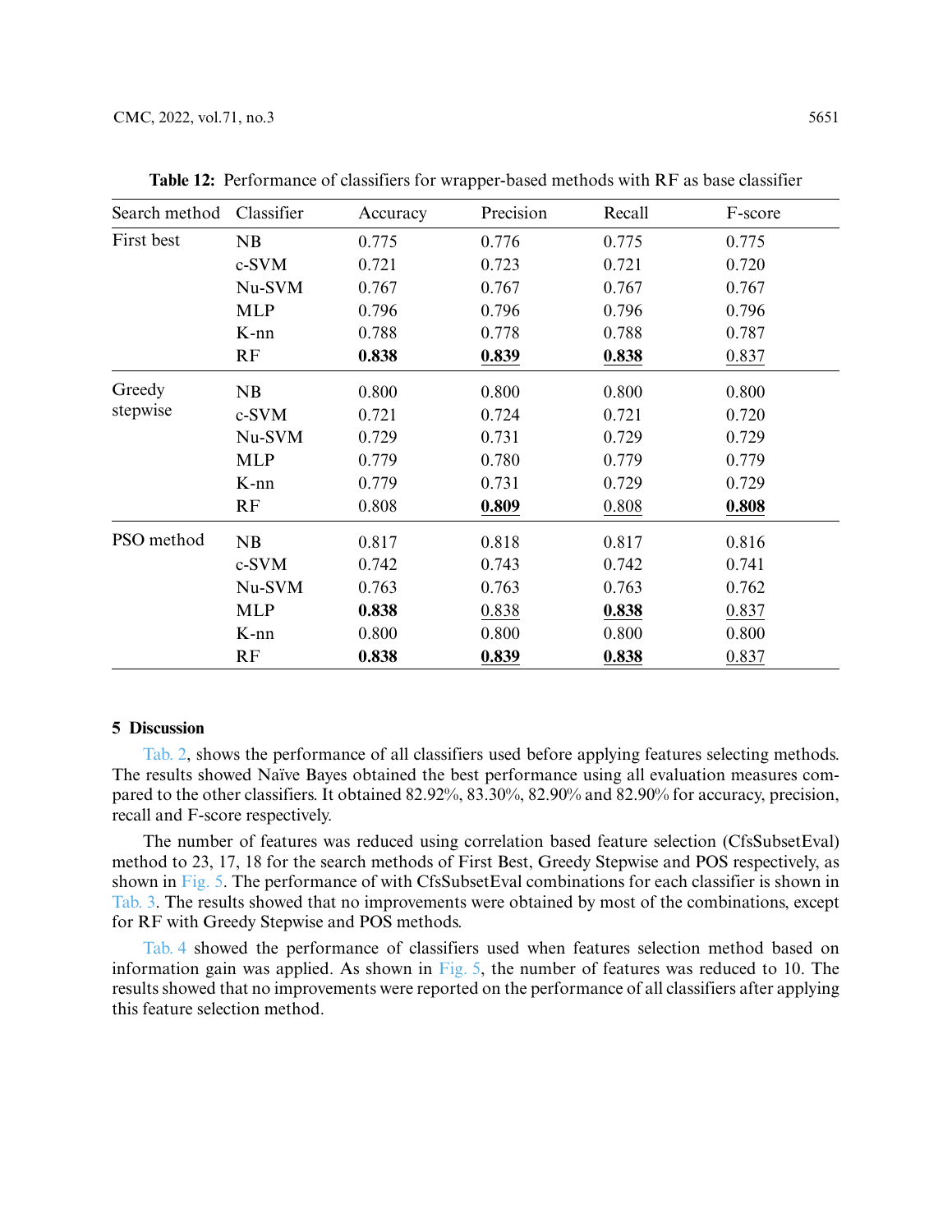

**Figure 5:** Number of remaining features after applying features selection methods

<span id="page-13-0"></span>In addition, [Tab. 5](#page-8-1) shows the performance of all classifiers when features selection method based on PCA was applied. The results showed that only SVM methods obtained better performance after applying this features selection method. The number of features was reduced to 20 as shown in [Fig. 5.](#page-13-0)

[Tab. 6](#page-9-0) summarizes the performance of filter based features selection methods. The results showed that feature selections with PCA obtained the best performance when SVM classifier was applied.

Tabs. 7–12 show the performance of wrapper-based features selection methods using different base classifiers. In each table, First Best, Greedy Stepwise and PSO search methods were applied.

[Tab. 7](#page-9-1) showed that, when Naïve Bayes was used as the base classifier for wrapper-based feature selection method, the performance of NB using PSO search method was enhanced to 0.854, 0.855, 0.854 and 0.854 for accuracy, precision, recall and F-score respectively. The performance of the other classifiers using this method was reduced.

[Tab. 8](#page-9-2) shows the performance of classifiers when the wrapper-based features selection method with c-SVM as the base classifier was applied. The results showed the enhancements obtained by all classifiers using all search methods. However, the best performance was obtained by SVM using First Best and Greedy Stepwise search methods.

However, [Tab. 9](#page-10-0) shows the performance of classifiers when wrapper-based features selection method with nu-SVM as the base classifier was applied. The results showed that the enhancements were obtained by applying c-SVM, K-NN and RF, especially when the POS search method was used.

In addition, [Tab. 10](#page-11-0) shows the performance of classifiers when wrapper-based features selection method with MLP as base classifier was applied. The results showed that the enhancements were obtained by applying MLP and RF for the three search methods. The best results were obtained using MLP classifier.

Moreover, [Tab. 11](#page-11-1) shows the performance of classifiers when wrapper-based features selection method with K-NN as base classifier was applied. The results showed that the enhancements were obtained by applying K-NN and RF for the First Best and POS search methods. The best results were obtained using K-NN classifier with accuracy, precision, recall and F-scores of 0.883, 0.884, 0.883 and 0.883 respectively.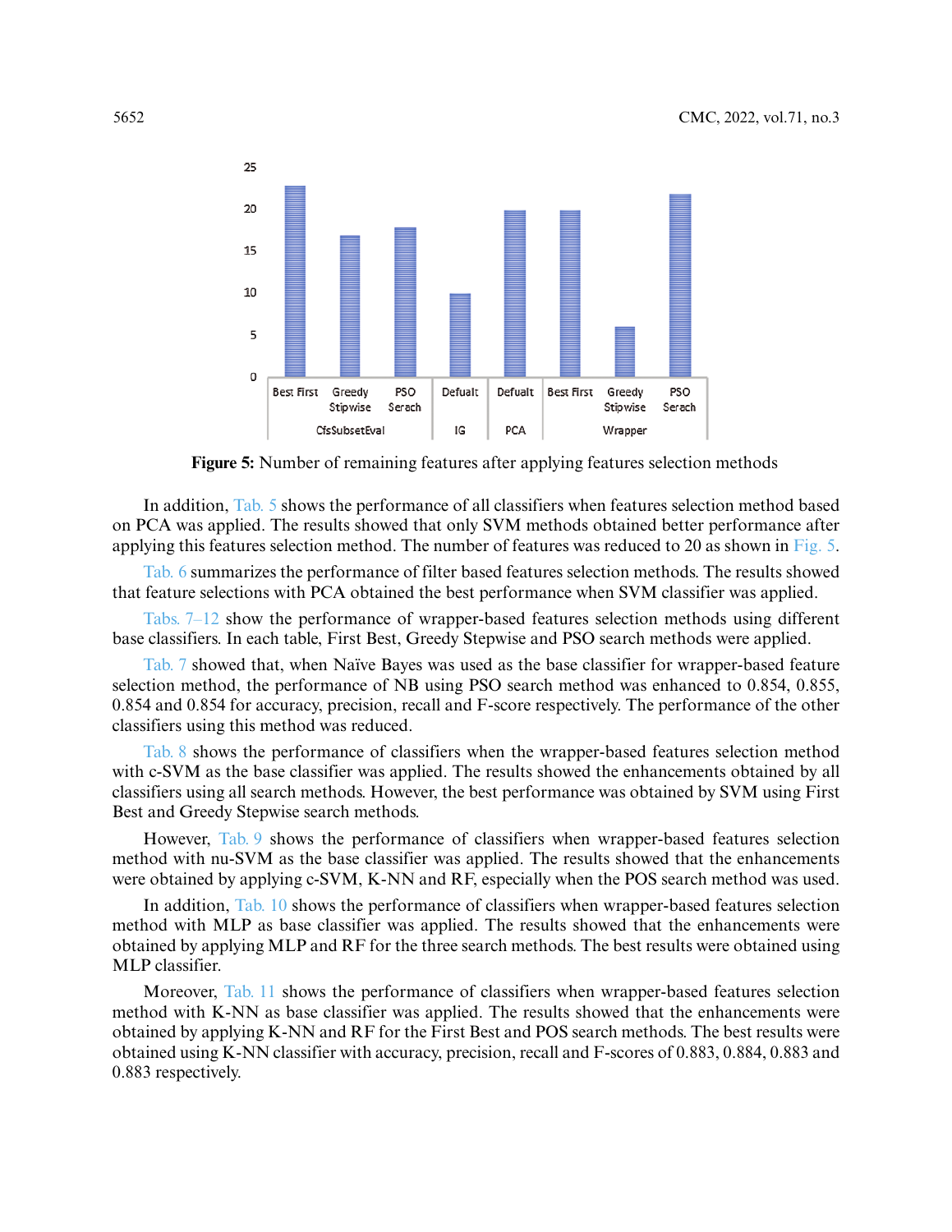[Tab. 12](#page-12-0) shows the performance of classifiers when wrapper-based features selection method with RF as base classifier was applied. The results showed that the enhancements were obtained by applying MLP and RF for the three search methods. The best results were obtained using RF classifier.

[Tab. 13](#page-14-0) shows a comparison of different wrapper-based features selection methods (using different base classifiers). The results showed that the best performing classifier was K-NN associated with the wrapper-based feature selection with KNN as base classifier, obtaining 88.33% accuracy. The number of features was reduced (with the best performance obtained) to 20, 5 and 22 using First Best, Greedy Stepwise and PSO search methods.

<span id="page-14-0"></span>

| Classifier | Accuracy (before FS) | Accuracy with FS | Method                                |
|------------|----------------------|------------------|---------------------------------------|
| NB         | 82.92                | 85.42            | <b>PSO</b>                            |
| $c-SVM$    | 77.92                | 85.00            | c-SVS/nu-SVM with<br>greedy stepwise  |
| nu-SVM     | 77.92                | 81.67            | PSO with RF/MLP                       |
| <b>MLP</b> | 76.67                | 82.92            | Best first/PSO                        |
| K-NN       | 80.00                | 88.33            | Best first/PSO                        |
| RF         | 80.00                | 83.75            | Best first, PSO with<br><b>MLP/RF</b> |

**Table 13:** Best Results for wrapper-based techniques

Finally, [Tab. 14](#page-14-1) shows a comparison of using different features selection methods (filter and wrapper base methods). It shows that the best performance was obtained by K-NN classifier associated with wrapper-based feature selection method with K-NN as base classifier and using Best First and PSO search method.

<span id="page-14-1"></span>

| Classifier | <b>Baseline</b> | Filter-based | Method                                   | Wrapper-based Method |                                         |
|------------|-----------------|--------------|------------------------------------------|----------------------|-----------------------------------------|
| <b>NB</b>  | 82.92           | 82.92        | IG                                       | 85.42                | <b>PSO</b>                              |
| $c-SVM$    | 77.92           | 83.33        | <b>PCA</b>                               | 85.00                | c-SVS/nu-SVM<br>with Greedy<br>Stepwise |
| nu-SVM     | 77.92           | 83.75        | <b>PCA</b>                               | 81.67                | PSO with<br>RF/MLP                      |
| <b>MLP</b> | 76.67           | 76.67        | IG                                       | 82.92                | <b>Best First/PSO</b>                   |
| $K-nn$     | 80.00           | 80.00        | IG                                       | 88.33                | <b>Best First/PSO</b>                   |
| RF         | 80.00           | 80.42        | CfsSubsetEval<br>with greedy<br>stepwise | 83.75                | Best First, PSO<br>with MLP/RF          |

**Table 14:** Comparison between filter-based and wrapper-based techniques

For this paper a comparison has been conducted between the best performing methods and the previous studies on predicting Parkinson's disease using the same dataset, and other datasets, as shown in [Tab. 15.](#page-15-5) The comparison results showed that the best performing method (K-NN classifier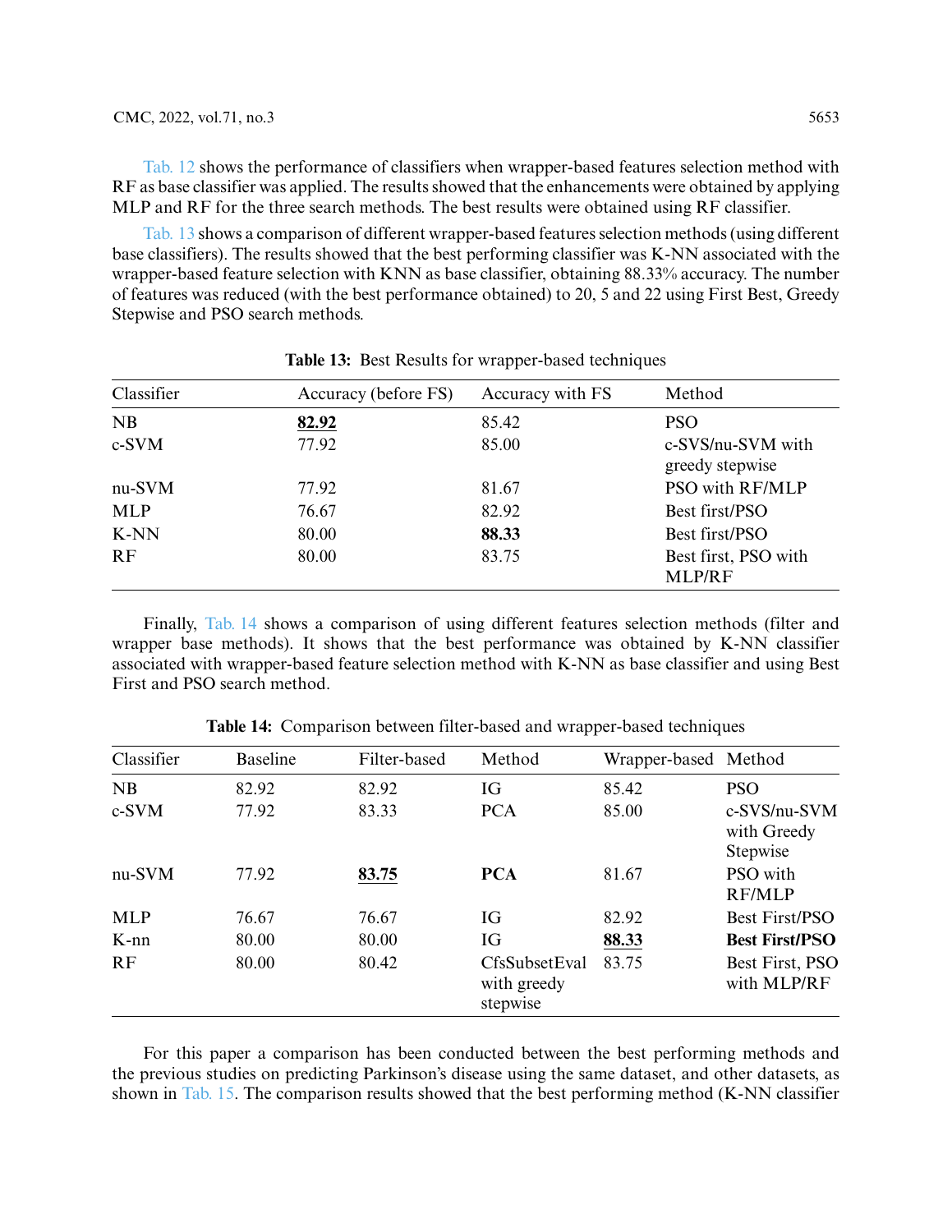<span id="page-15-5"></span>associated with wrapper-based feature selection method with K-NN as base classifier and using Best First and PSO search method) obtained comparable and superior results.

| Methods                    | Accuracy with FS | Dataset used            |
|----------------------------|------------------|-------------------------|
| The best performing method | 88.33            | <b>UCI</b> Dataset [14] |
| $\lceil 21 \rceil$         | 86.2             | UCI dataset [14]        |
| $\sqrt{56}$                | $57.5\%$         | Other dataset           |
| $\sqrt{57}$                | $82.5\%$         | Other dataset           |
| $\sqrt{58}$                | $82.5\%$         | Other dataset           |
| [59]                       | $87.5\%$         | Other dataset           |

**Table 15:** Comparison with previous studies

#### **6 Conclusions and Future Works**

This paper examined the performance of several classifiers with filter-based and wrapper-based features selections methods to enhance the diagnosis of Parkinson's disease. Different evaluation metrics were used including accuracy, precision, recall and F-score. The experiments compared the performance of machine learning on original and filtered datasets. The results showed that wrapperbased features selection method with K-NN enhanced the performance of predicting Parkinson's disease, with the accuracy reached to 88.33%. In future work, more machine learning and deep learning methods could be applied with these combinations of features selection methods. In addition, other features selection methods could be investigated to improve the performance of predicting Parkinson's disease.

**Acknowledgement:** The authors extend their appreciation to the Deputyship for Research & Innovation, Ministry of Education in Saudi Arabia for funding this research work; project number (77/442). Also, the authors would like to extend their appreciation to Taibah University for its supervision support.

**Funding Statement:** This research was funded by the Deputyship for Research & Innovation, Ministry of Education in Saudi Arabia under the Project Number (77/442).

**Conflicts of Interest:** The authors declare that they have no conflicts of interest.

#### **References**

- <span id="page-15-0"></span>[1] L. V. Kalia and A. E. Lang, "Parkinson's disease," *The Lancet*, vol. 386, no. 9996, pp. 896–912, 2015.
- <span id="page-15-1"></span>[2] J. P. Iannotti and R. Parker, "The netter collection of medical illustrations-musculoskeletal system," in *Elsevier Health Sciences*, 2nd edition, Philadelphia, USA: Elsevier Saunders, vol. 6, 2013.
- <span id="page-15-2"></span>[3] M. Fjodorova, E. M. Torres and S. B. Dunnett, "Transplantation site influences the phenotypic differentiation of dopamine neurons in ventral mesencephalic grafts in Parkinsonian rats,"*Experimental Neurology*, vol. 291, pp. 8–19, 2017.
- <span id="page-15-3"></span>[4] A. Jamak, A. Savatić and M. Can, "Principal component analysis for authorship attribution," *Business Systems Research*, vol. 3, pp. 49–56, 2012.
- <span id="page-15-4"></span>[5] M. Can, "Neural networks to diagnose the Parkinson's disease," *Southeast Europe Journal of Soft Computing*, vol. 2, no. 1, pp. 68–75, 2013.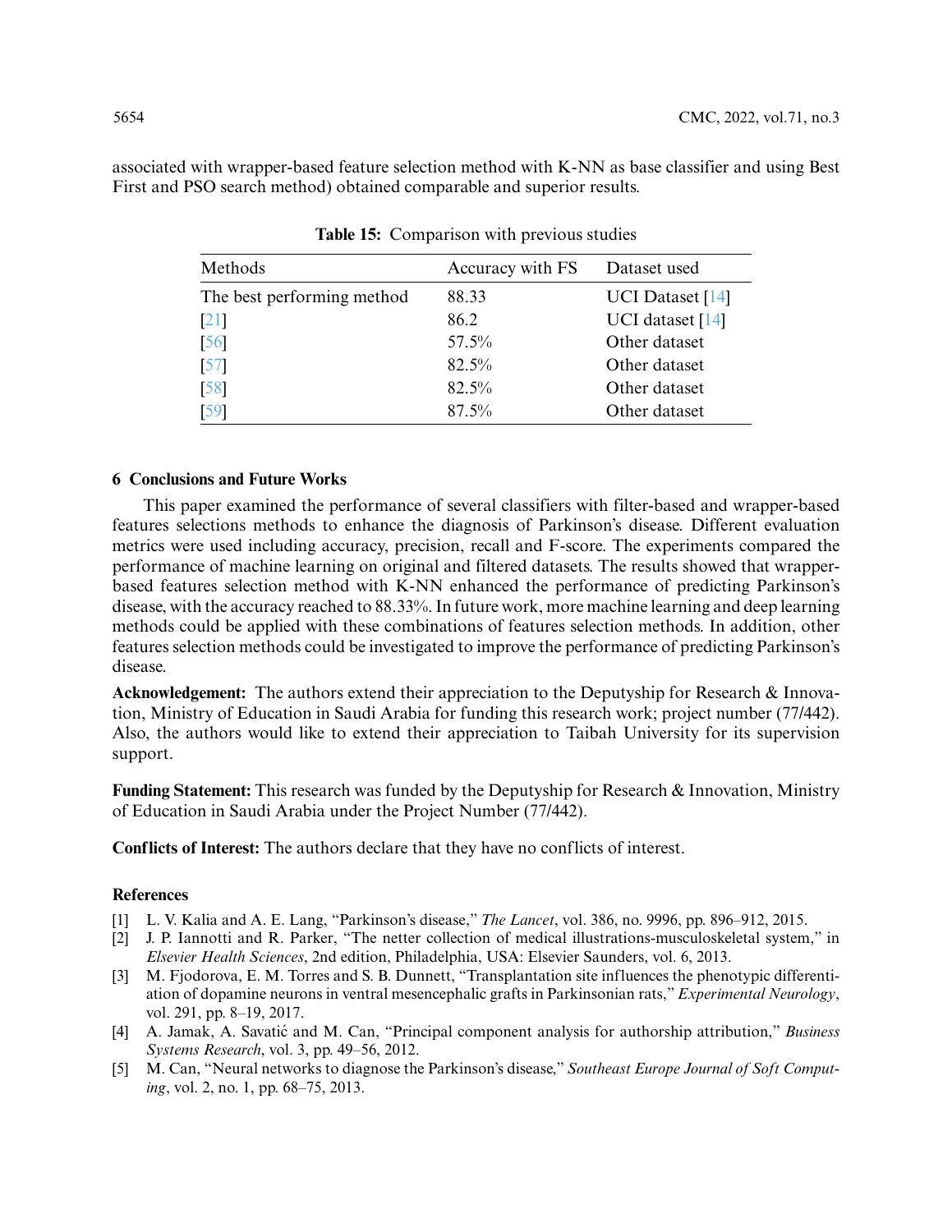- <span id="page-16-0"></span>[6] L. V. Kalia, S. K. Kalia and A. E. Lang, "Disease modifying strategies for Parkinson's disease," *Movement Disorders*, vol. 30, pp. 1442–1450, 2015.
- <span id="page-16-1"></span>[7] N. Singh, V. Pillay and Y. E. Choonara, "Advances in the treatment of Parkinson's disease," *Progress in Neurobiology*, vol. 81, pp. 29–44, 2007.
- <span id="page-16-2"></span>[8] C. Camara, P. Isasi, K. Warwick, V. Ruiz, T. Aziz *et al.,* "Resting tremor classification and detection in Parkinson's disease patients," *Biomedical Signal Processing and Control*, vol. 16, pp. 88–97, 2015.
- <span id="page-16-3"></span>[9] B. Keltch, L. Yuan and B. Coskun, "Comparison of AI techniques for prediction of liver fibrosis in hepatitis patients," *Journal of Medical Systems*, vol. 38, no. 8, pp. 1–8, 2014.
- <span id="page-16-4"></span>[10] M. Nasr, K. El-Bahnasy, M. Hamdy and S. M. Kamal, "A novel model based on non-invasive methods for prediction of liver fibrosis," in *13th Int. Computer Engineering Conf. (ICENCO)*, Cairo, Egypt, pp. 27–28, Dec. 2017.
- <span id="page-16-5"></span>[11] S. Guerlain, D. E. Brown and C. Mastrangelo, "Intelligent decision support systems," in *Proc. of SMC 2000 Conf. Proc. 2000 IEEE Int. Conf. on Systems, Man and Cybernetics. 'Cybernetics Evolving to Systems, Humans, Organizations, and Their Complex Interactions'. IEEE Int. Conf. on Systems, Man, and Cybernetics*, Nashville, TN, USA, 2000, pp. 193438.
- <span id="page-16-6"></span>[12] F. Meherwar and M. Pasha, "Survey of machine learning algorithms for disease diagnostic," *Journal of Intelligent Learning Systems and Applications*, vol. 9, no. 1, pp. 1–16, 2017.
- <span id="page-16-7"></span>[13] S. Brunak, "The bioinformatics: Machine learning approach," *MIT Press*, 2nd edition, Cambridge, Massachusetts, 2001.
- <span id="page-16-8"></span>[14] L. Naranjo, C. J. Perez, Y. Campos-Roca and J. Martin, "Addressing voice recording replications for Parkinson's disease detection," *Expert Systems with Applications*, vol. 46, pp. 286–292, 2016.
- <span id="page-16-9"></span>[15] B. Harish, D. C. Hoyle and S. Singh, "Machine learning in bioinformatics: A brief survey and recommendations for practitioners," *Computers in Biology and Medicine*, vol. 36, no. 10, pp. 1104–1125, 2006.
- <span id="page-16-10"></span>[16] R. Fernandez-Millan, J. A. Medina-Merodio, R. B. Plata, J. J. Martinez-Herraiz and J. M. Gutierrez-Martinez, "A laboratory test expert system for clinical diagnosis support in primary health care," *Applied Sciences*, vol. 5, no. 3, pp. 222–240, 2015.
- <span id="page-16-11"></span>[17] Y. Saeys, I. Inza and P. Larrañaga, "A review of feature selection techniques in bioinformatics," *Bioinformatics*, vol. 23, no. 19, pp. 2507–2517, 2007.
- <span id="page-16-12"></span>[18] Z. M. Hira and D. F. Gillies, "A review of feature selection and feature extraction methods applied on microarray data," *Advances in Bioinformatics*, vol. 2015, pp. 198363, 2015.
- <span id="page-16-13"></span>[19] P. Drotár and Z. Smékal, "Comparison of stability measures for feature selection," in *SAMI 2015IEEE 13th Int. Symp. on Applied Machine Intelligence and Informatics*, Herlany, Slovakia, pp. 71–75, 2015.
- <span id="page-16-14"></span>[20] C. Salvatore, A. Cerasa, I. Castiglioni, F. Gallivanone, A. Augimeri *et al.,* "Machine learning on brain MRI data for differential diagnosis of Parkinson's disease and progressive supranuclear palsy," *Journal of Neuroscience Methods*, vol. 222, pp. 230–237, 2014.
- <span id="page-16-15"></span>[21] L. Naranjo, C. J. Pérez, J. Martín and Y. Campos-Roca, "A Two-stage variable selection and classification approach for Parkinson's disease detection by using voice recording replications," *Computer Methods and Programs in Biomedicine*, vol. 142, pp. 147–156, 2017.
- <span id="page-16-16"></span>[22] E. Abdulhay, N. Arunkumar, K. Narasimhan, E. Vellaiappan and V. Venkatraman, "Gait and tremor investigation using machine learning techniques for the diagnosis of Parkinson disease," *Future Generation Computer Systems*, vol. 83, pp. 366–373, 2018.
- <span id="page-16-17"></span>[23] S. L. Oh, Y. Hagiwara, U. Raghavendra, R. Yuvaraj, N. Arunkumar *et al.,* "A deep learning approach for Parkinson's disease diagnosis from EEG signals," *Neural Computing and Applications*, vol. 32, no. 15, pp. 10927–10933, 2020.
- <span id="page-16-18"></span>[24] S. A. Mostafa, A. Mustapha, M. A. Mohammed, R. I. Hamed, N. Arunkumar *et al.,* "Examining multiple feature evaluation and classification methods for improving the diagnosis of Parkinson's disease,"*Cognitive Systems Research*, vol. 54, pp. 90–99, 2019.
- <span id="page-16-19"></span>[25] M. R. Salmanpour, M. Shamsaei, A. Saberi, S. Setayeshi, I. S. Klyuzhin *et al.,* "Optimized machine learning methods for prediction of cognitive outcome in Parkinson's disease," *Computers in Biology and Medicine*, 111, pp. 103347, 2019.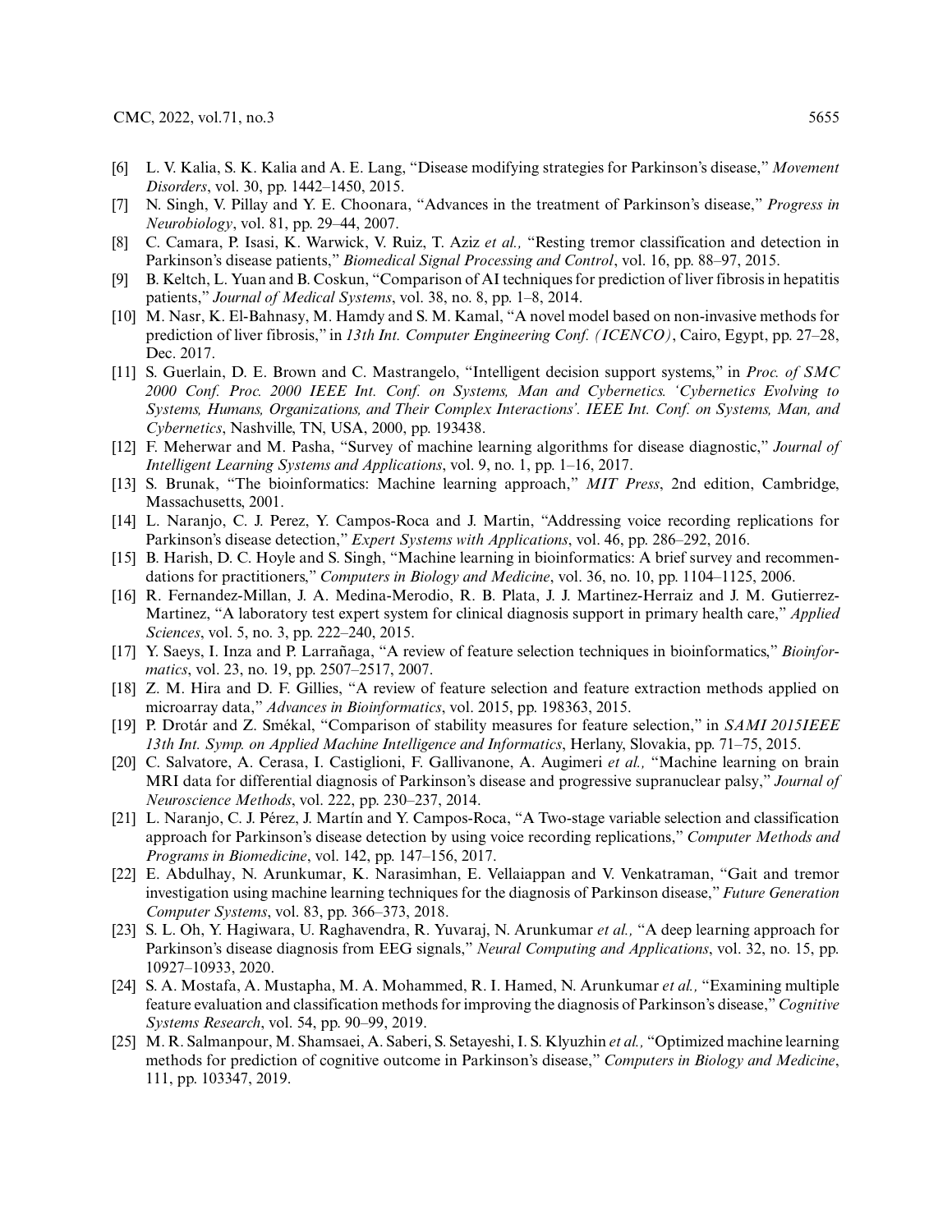- [26] A. U. Haq, J. P. Li, M. H. Memon, A. Malik, T. Ahmad *et al.,* "Feature selection based on L1-norm support vector machine and effective recognition system for Parkinson's disease using voice recordings," *IEEE Access*, vol. 7, pp. 37718–37734, 2019.
- <span id="page-17-0"></span>[27] C. Gao, H. Sun, T. Wang, M. Tang, N. I. Bohnen *et al.,* "Model-based and model-free machine learning techniques for diagnostic prediction and classification of clinical outcomes in Parkinson's disease," *Scientific Reports*, vol. 8, no. 1, pp. 1–21, 2018.
- <span id="page-17-1"></span>[28] H. Khalid, M. Hussain, M. A. A. Ghamdi, T. Khalid, K. Khalid *et al.,* "A comparative systematic literature review on knee bone reports from MRI, X-rays and CT scans using deep learning and machine learning methodologies," *Diagnostics*, vol. 10, no. 8, pp. 118–139, 2020.
- [29] M. A. Khan, S. Abbas, K. M. Khan, M. A. Ghamdi and A. Rehman, "Intelligent forecasting model of covid-19 novel coronavirus outbreak empowered with deep extreme learning machine," *CMC-Computers, Materials & Continua*, vol. 64, no. 3, pp. 1329–1342, 2020.
- [30] A. H. Khan, M. A. Khan, S. Abbas, S. Y. Siddiqui, M. A. Saeed *et al.,* "Simulation, modeling, and optimization of intelligent kidney disease predication empowered with computational intelligence approaches," *Computers, Materials & Continua*, vol. 67, no. 2, pp. 1399–1412, 2021.
- [31] G. Ahmad, S. Alanazi, M. Alruwaili, F. Ahmad, M. A. Khan *et al.,* "Intelligent ammunition detection and classification system using convolutional neural network," *Computers, Materials & Continua*, vol. 67, no. 2, pp. 2585–2600, 2021.
- [32] B. Shoaib, Y. Javed, M. A. Khan, F. Ahmad, M. Majeed *et al.,* "Prediction of time series empowered with a novel srekrls algorithm," *Computers, Materials & Continua*, vol. 67, no. 2, pp. 1413–1427, 2021.
- [33] S. Aftab, S. Alanazi, M. Ahmad, M. A. Khan, A. Fatima *et al.,* "Cloud-based diabetes decision support system using machine learning fusion," *Computers, Materials & Continua*, vol. 68, no. 1, pp. 1341–1357, 2021.
- [34] M. W. Nadeem, H. G. Goh, M. A. Khan, M. Hussain, M. F. Mushtaq *et al.,* "Fusion-based machine learning architecture for heart disease prediction," *Computers, Materials & Continua*, vol. 67, no. 2, pp. 2481–2496, 2021.
- [35] S. Y. Siddiqui, I. Naseer, M. A. Khan, M. F. Mushtaq, R. A. Naqvi *et al.,* "Intelligent breast cancer prediction empowered with fusion and deep learning," *Computers, Materials and Continua*, vol. 67, no. 1, pp. 1033–1049, 2021.
- [36] R. A. Naqvi, M. F. Mushtaq, N. A. Mian, M. A. Khan, M. A. Yousaf *et al.,* "Coronavirus: A mild virus turned deadly infection," *Computers, Materials and Continua*, vol. 67, no. 2, pp. 2631–2646, 2021.
- [37] F. Alhaidari, S. H. Almotiri, M. A. A. Ghamdi, M. A. Khan, A. Rehman *et al.,* "Intelligent software-defined network for cognitive routing optimization using deep extreme learning machine approach," *Computers, Materials and Continua*, vol. 67, no. 1, pp. 1269–1285, 2021.
- <span id="page-17-2"></span>[38] M. W. Nadeem, M. A. A. Ghamdi, M. Hussain, M. A. Khan, K. M. Khan *et al.,* "Brain tumor analysis empowered with deep learning: A review, taxonomy, and future challenges," *Brain Sciences*, vol. 10, no. 2, pp. 118–139, 2020.
- <span id="page-17-3"></span>[39] Y. Masoudi-Sobhanzadeh, H. Motieghader and A. Masoudi-Nejad, "FeatureSelect: A software for feature selection based on machine learning approaches," *BMC Bioinformatics*, vol. 20, no. 1, pp. 170, 2019.
- <span id="page-17-4"></span>[40] M. Rahmaninia and P. Moradi, "OSFSMI: Online stream feature selection method based on mutual information," *Applied Soft Computing*, vol. 68, pp. 733–746, 2018.
- <span id="page-17-5"></span>[41] S. Pourbahrami, "Improving PSO global method for feature selection according to iterations global search and chaotic theory," 2018, arXiv preprint arXiv:1811.08701.
- <span id="page-17-6"></span>[42] L. Yu and H. Liu, "Feature selection for high-dimensional data: A fast correlation-based filter solution," in *Proc. of the 20th Int. Conf. on Machine Learning (ICML-03)*, Washington DC, USA, 2003, pp. 856–863.
- [43] A. L. Blum and P. Langley, "Relevance selection of relevant features and examples in machine learning," *Artificial Intelligence*, vol. 97, pp. 245–271, 1997.
- <span id="page-17-7"></span>[44] L. E. Raileanu and K. Stoffel, "Theoretical comparison between the GINI index and information gain criteria," *Annals of Mathematics and Artificial Intelligence*, vol. 41, pp. 77–93, 2004.
- <span id="page-17-8"></span>[45] I. T. Jolliffe, *Principal Component Analysis*. 2nd ed., New York: Springer, 2002.